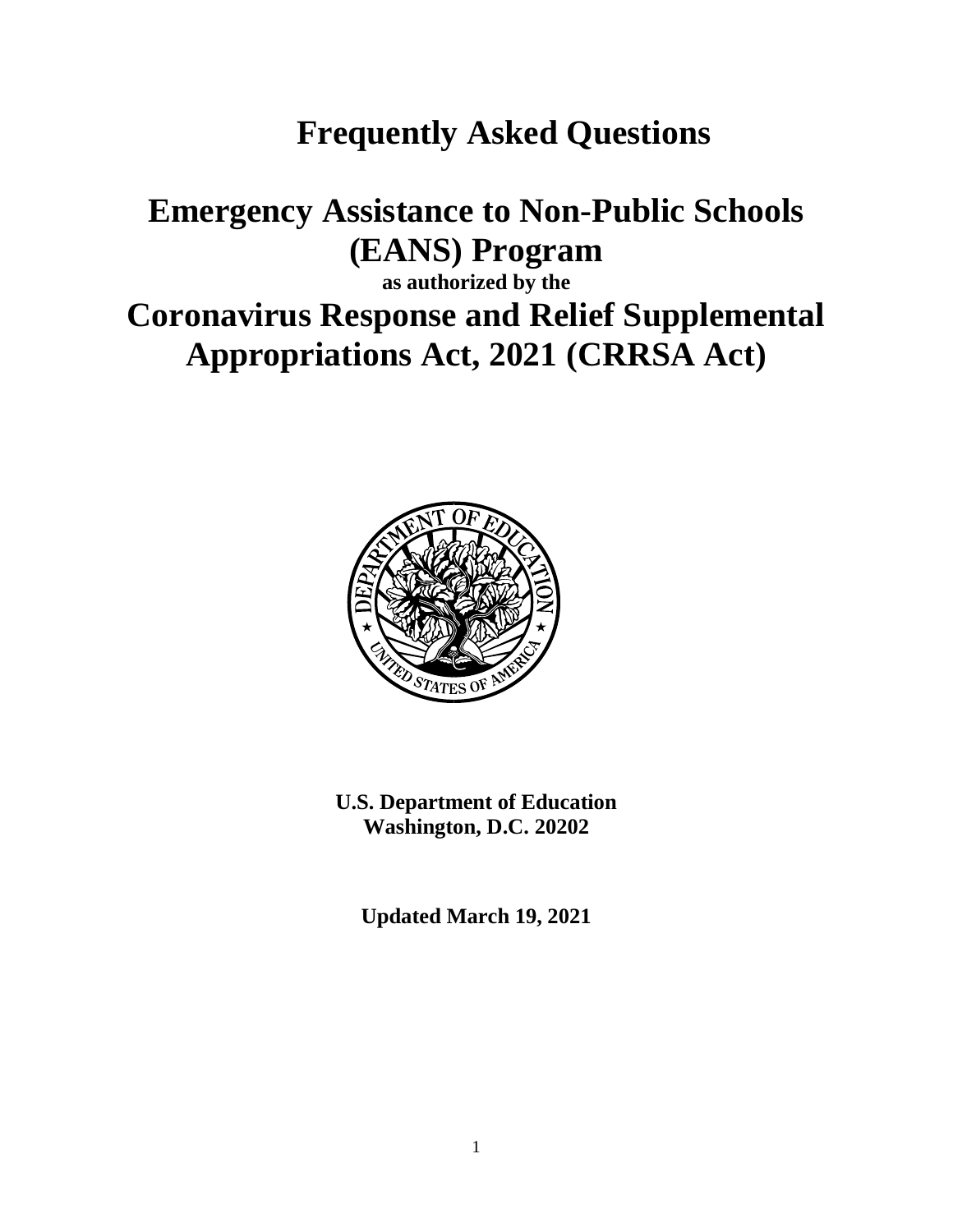## Table of Contents

| А.        |                  |                                                                                                                                                                                                         |
|-----------|------------------|---------------------------------------------------------------------------------------------------------------------------------------------------------------------------------------------------------|
|           | $A-1.$           |                                                                                                                                                                                                         |
|           | $A-2.$           | How does the Department determine the amount of funding available for each State under the                                                                                                              |
|           | $A-3$ .          | How does a Governor apply for a State's share of EANS funds? (Updated March 19, 2021)7                                                                                                                  |
|           | $A-4.$           | How long after submitting a Certification and Agreement should a Governor anticipate                                                                                                                    |
| <b>B.</b> |                  |                                                                                                                                                                                                         |
|           | $B-1$ .          |                                                                                                                                                                                                         |
|           | $B-2$ .          |                                                                                                                                                                                                         |
|           | $B-3$ .          | How might an SEA provide information to non-public schools in a timely manner?                                                                                                                          |
|           | $B-4.$           | Must an SEA consult with representatives of non-public schools in the State regarding                                                                                                                   |
|           | $B-5.$           | Does an SEA automatically have access to its State's EANS funds once the Department makes                                                                                                               |
|           | $B-6.$           |                                                                                                                                                                                                         |
|           | $B-7.$           | May an SEA consolidate its administrative funds under the EANS program? (Updated March                                                                                                                  |
|           | $B-8$ .          | Are indirect costs subject to the administrative cap? (NEW March 19, 2021) 10                                                                                                                           |
|           | $B-9.$<br>2021)  | If an SEA contracts to deliver services or assistance under the EANS program, may the contract<br>include costs of the contractor associated with providing such services or assistance? (NEW March 19, |
|           | $B-10.$          | Is there a deadline by which an SEA must obligate EANS funds for services or assistance for                                                                                                             |
|           | $B-11.$          |                                                                                                                                                                                                         |
|           | $B-12.$          | Does anything in the CRRSA Act impact deadlines for awarding and obligating ESSER I and                                                                                                                 |
| C.        |                  | Non-Public School Eligibility, Application, and Identification for Services or Assistance  11                                                                                                           |
|           | $C-1$ .          | Which non-public schools are eligible to apply for services or assistance under the EANS                                                                                                                |
|           | $C-2$ .<br>2021) | Does a non-public school receive a grant award under the EANS program? (NEW March 19,                                                                                                                   |
|           | $C-3$ .          | Are eligible non-public schools under the EANS program the same schools that were eligible                                                                                                              |
|           | $C-4.$           | Are faith-based non-public schools eligible to participate in the EANS program? 12                                                                                                                      |
|           | $C-5$ .          | Is a non-public school that serves only preschool children eligible to receive services or                                                                                                              |
|           | $C-6$ .          | May an SEA permit an organization that has governing authority over a group of non-public                                                                                                               |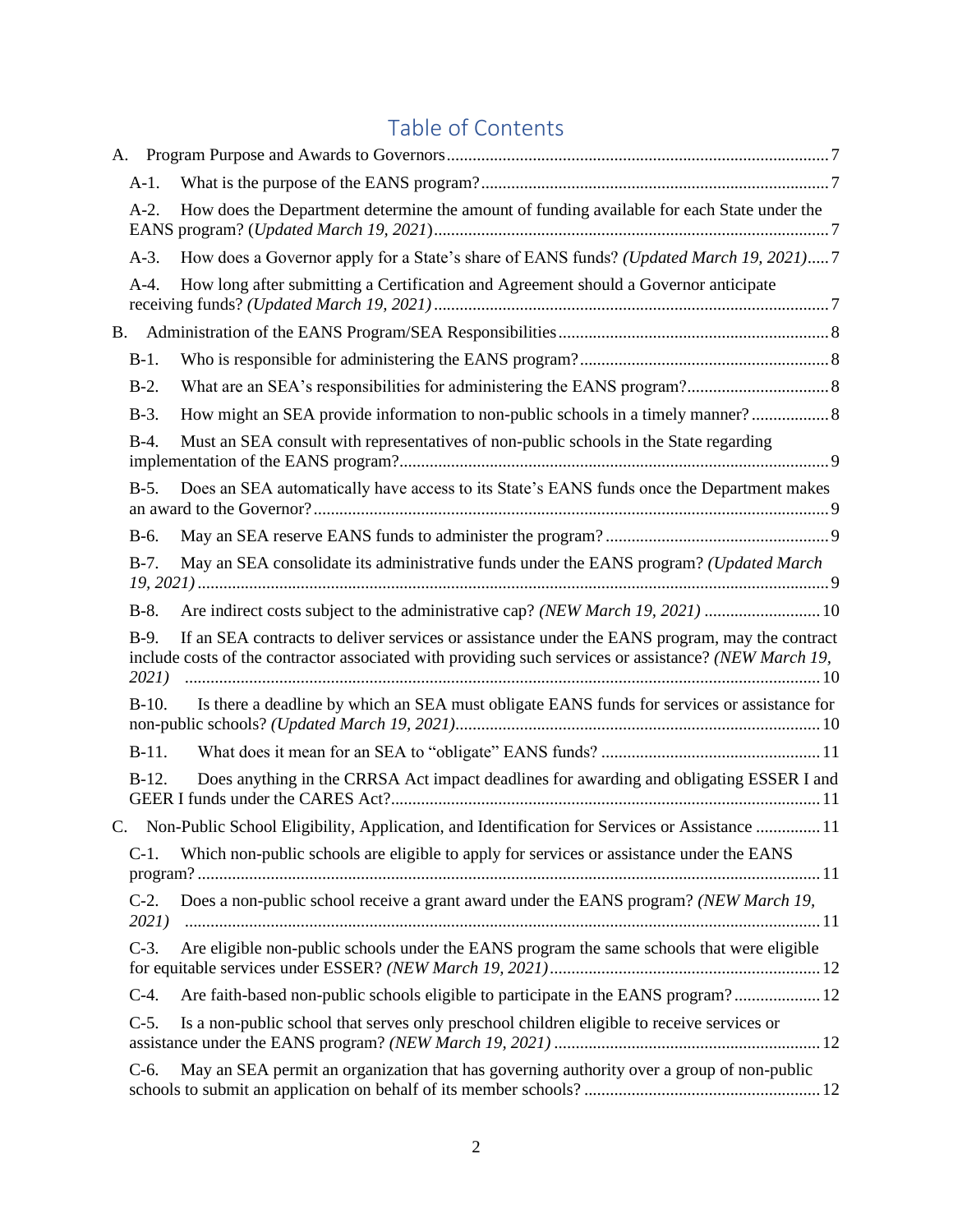| When must an SEA make the application for services or assistance under the EANS program<br>$C-7.$                                                                                                                   |  |
|---------------------------------------------------------------------------------------------------------------------------------------------------------------------------------------------------------------------|--|
| What information must an SEA require an eligible non-public school to provide in its<br>$C-8.$                                                                                                                      |  |
| What is the difference between an "application" and "consultation"? (NEW March 19, 2021). 13<br>$C-9.$                                                                                                              |  |
| Is a non-public school that received a PPP loan prior to December 27, 2020 eligible to<br>$C-10$ .                                                                                                                  |  |
| What data may an SEA request a non-public school to provide in its application regarding the<br>$C-11$ .<br>number and percentage of students from low-income families enrolled in the non-public school in the     |  |
| Is there a deadline by which an SEA must require a non-public school to submit its<br>$C-12.$                                                                                                                       |  |
| Is there a deadline by which an SEA must approve or deny an application for services or<br>$C-13$ .                                                                                                                 |  |
| Must an SEA establish criteria to prioritize non-public schools in approving applications for<br>$C-14$ .                                                                                                           |  |
| What factors might an SEA consider in prioritizing non-public schools to receive services or<br>$C-15$ .                                                                                                            |  |
| $C-16$ .<br>How does an SEA determine what services or assistance to provide to individual non-public                                                                                                               |  |
| If a non-public school's application for services or assistance under the EANS program is<br>$C-17.$<br>denied, may the non-public school apply for a loan under the Paycheck Protection Program (PPP)?15           |  |
| $C-18$ .<br>If a non-public school applies for a PPP loan and is denied a loan, may it apply for services                                                                                                           |  |
| If an SEA denies an application from a non-public school, is there an appeal or complaint<br>$C-19.$                                                                                                                |  |
|                                                                                                                                                                                                                     |  |
| What types of services or assistance may a non-public school receive?  16<br>$D-1$ .                                                                                                                                |  |
| What other factors must an SEA consider when determining the allowability of services or<br>$D-2$ .                                                                                                                 |  |
| Are services for sanitizing, disinfecting, and cleaning school facilities an allowable use of<br>$D-3$ .                                                                                                            |  |
| May preschool children receive services or assistance under the EANS program? (NEW March<br>$D-4.$                                                                                                                  |  |
| Must an SEA provide the ability for non-public schools to request any of the allowable services<br>$D-5.$<br>or assistance, or may the SEA choose which services or assistance it will offer to non-public schools? |  |
| May EANS funds be used to pay the salaries of non-public school teachers or other staff? (NEW<br>D-6.                                                                                                               |  |
| May a non-public school request reimbursement for COVID-19-related expenses?  17<br>$D-7.$                                                                                                                          |  |
| Are there otherwise allowable expenses for services or assistance for which an SEA may not<br>$D-8$ .                                                                                                               |  |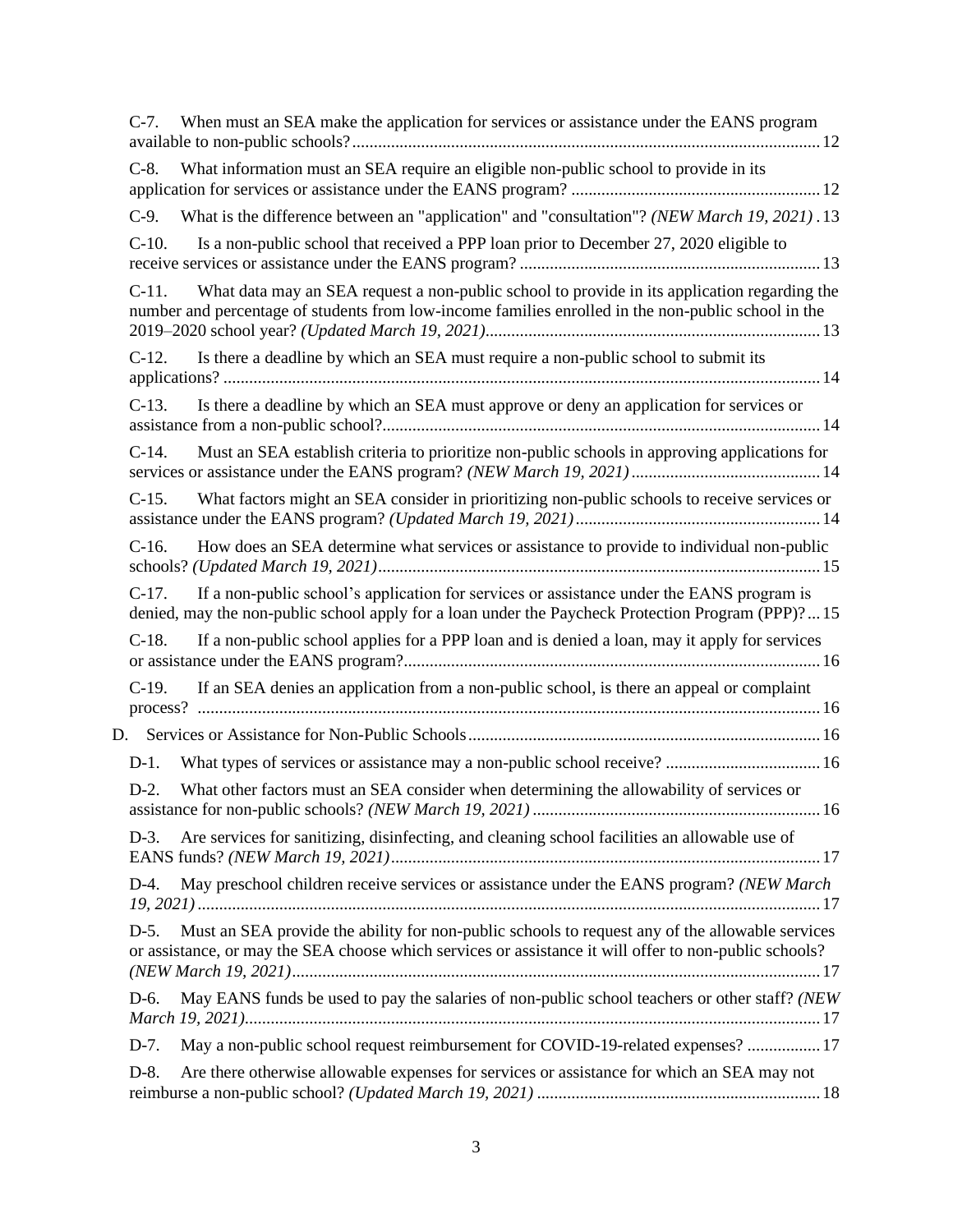|    | $D-9.$  | May an SEA subgrant EANS funds to an LEA, ESA, or other entity to provide services or                                                                                      |  |
|----|---------|----------------------------------------------------------------------------------------------------------------------------------------------------------------------------|--|
|    | $D-10.$ | May an SEA contract with another entity to provide services or assistance to non-public                                                                                    |  |
|    | $D-11.$ | If a non-public school is receiving equitable services under a CARES Act program, do the<br>services or assistance provided under the EANS program need to be different?19 |  |
|    | $D-12.$ | Does receiving services or assistance under the EANS program make a non-public school a                                                                                    |  |
| Е. |         |                                                                                                                                                                            |  |
|    | $E-1$ . | Must a public agency maintain control of EANS funds used to provide services or assistance to                                                                              |  |
|    | $E-2$ . | How can an SEA maintain control of services or assistance for allowable activities that might                                                                              |  |
|    | F.      |                                                                                                                                                                            |  |
|    | $F-1.$  | For how long are the services or assistance provided to a non-public school available?  20                                                                                 |  |
|    | $F-2$ . | Must a State maintain effort to receive EANS funds? (Updated March 19, 2021)  20                                                                                           |  |
| G. |         |                                                                                                                                                                            |  |
|    | $G-1$ . |                                                                                                                                                                            |  |
|    | $G-2$ . | Do SEAs that make subawards to other entities have to report them under FFATA for the                                                                                      |  |
|    | $G-3$ . | Will the Department monitor an SEA's implementation of the EANS program? (NEW March                                                                                        |  |
|    | $G-4$ . |                                                                                                                                                                            |  |
|    |         |                                                                                                                                                                            |  |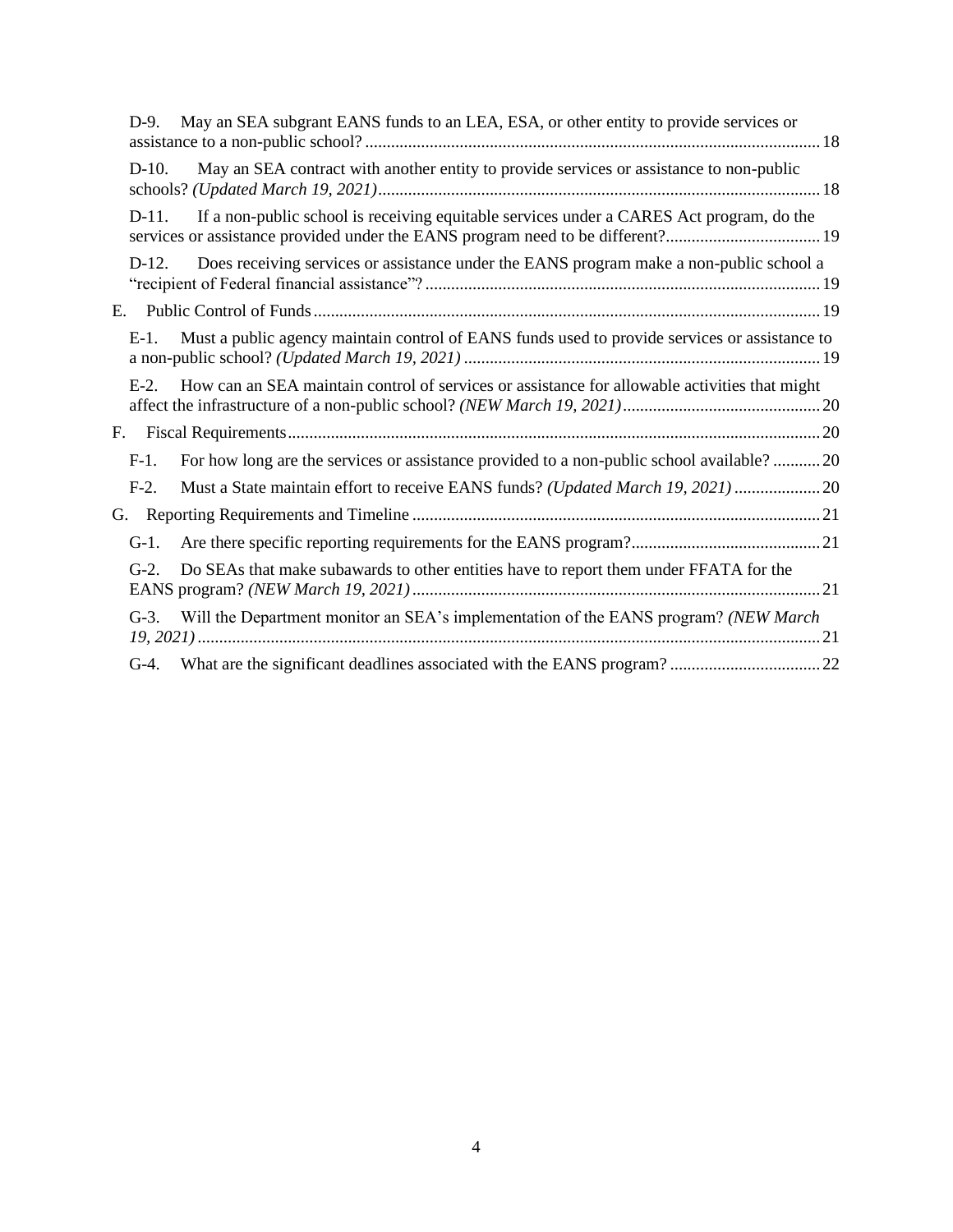## **Frequently Asked Questions Emergency Assistance to Non-Public Schools (EANS) Program**

## **PURPOSE OF THIS DOCUMENT**

The purpose of this document is to answer Frequently Asked Questions related to the Emergency Assistance to Non-Public Schools (EANS) program under the Coronavirus Response and Relief Supplemental Appropriations Act, 2021 (CRRSA Act), Pub. L. No. 116-260 (December 27, 2020). Congress authorized the EANS program as part of the CRRSA Act's Governor's Emergency Education Relief Fund (GEER II Fund). The U.S. Department of Education (Department) awarded a portion of the GEER Fund under the CRRSA Act to Governors as a supplement to the Coronavirus Aid, Relief, and Economic Security (CARES) Act's GEER Fund (Pub. L. No. 116-260 (March 27, 2020)). We refer to the funds awarded as a supplement to the CARES Act GEER Fund awards as the GEER II Fund. GEER II supplemental funding will appear in the Department's grants management system (G5) without any additional paperwork required for States with approved CARES Act GEER Fund applications.

Under the EANS program, each Governor of the 50 States and the Commonwealth of Puerto Rico as well as the Mayor of the District of Columbia may apply to the Department for a formula grant for the purpose of providing emergency services or assistance to non-public schools in the wake of the Coronavirus Disease 2019 (COVID-19). Although a Governor applies for EANS funds, the statute requires that the State educational agency (SEA) administer the program; consequently, in accepting an EANS award from the Department, a Governor automatically designates the SEA to administer the EANS program. The SEA will be the payee or fiscal agent in G5 for purposes of accessing Federal funds. To ensure that this administrative structure results in effective implementation of the EANS program consistent with all statutory requirements, Governors must consult with their respective SEAs in providing the application assurances specified in section 312(d)(2)(B) of the CRRSA Act.

Because the CRRSA Act includes a separate EANS program for which eligible non-public schools may apply to an SEA to receive services or assistance, a local educational agency (LEA) is not required to provide equitable services to students and teachers in non-public schools under the CRRSA Elementary and Secondary School Emergency Relief Fund (ESSER II Fund) or the GEER II Fund. However, equitable services requirements continue to apply to the ESSER I and GEER I programs under the CARES Act.

The Department initially issued guidance on the EANS program on January 15, 2021. This document updates, and supersedes, that guidance. It does not address changes to the EANS program under the American Rescue Plan Act of 2021. The Department will issue additional guidance in the near future.

Other than statutory and regulatory requirements included in the document (such as those pursuant to the authorizing statute and other applicable laws and regulations), the contents of the guidance do not have the force and effect of law and are not meant to bind the public in any way. This document is intended only to provide clarity to the public regarding existing requirements under the law or agency policies. In addition, it does not create or confer any right for or on any person.

The Department may provide additional or updated information, as necessary, on the Department's website at:

https://oese.ed.gov/offices/education-stabilization-fund/emergency-assistance-non-public-schools/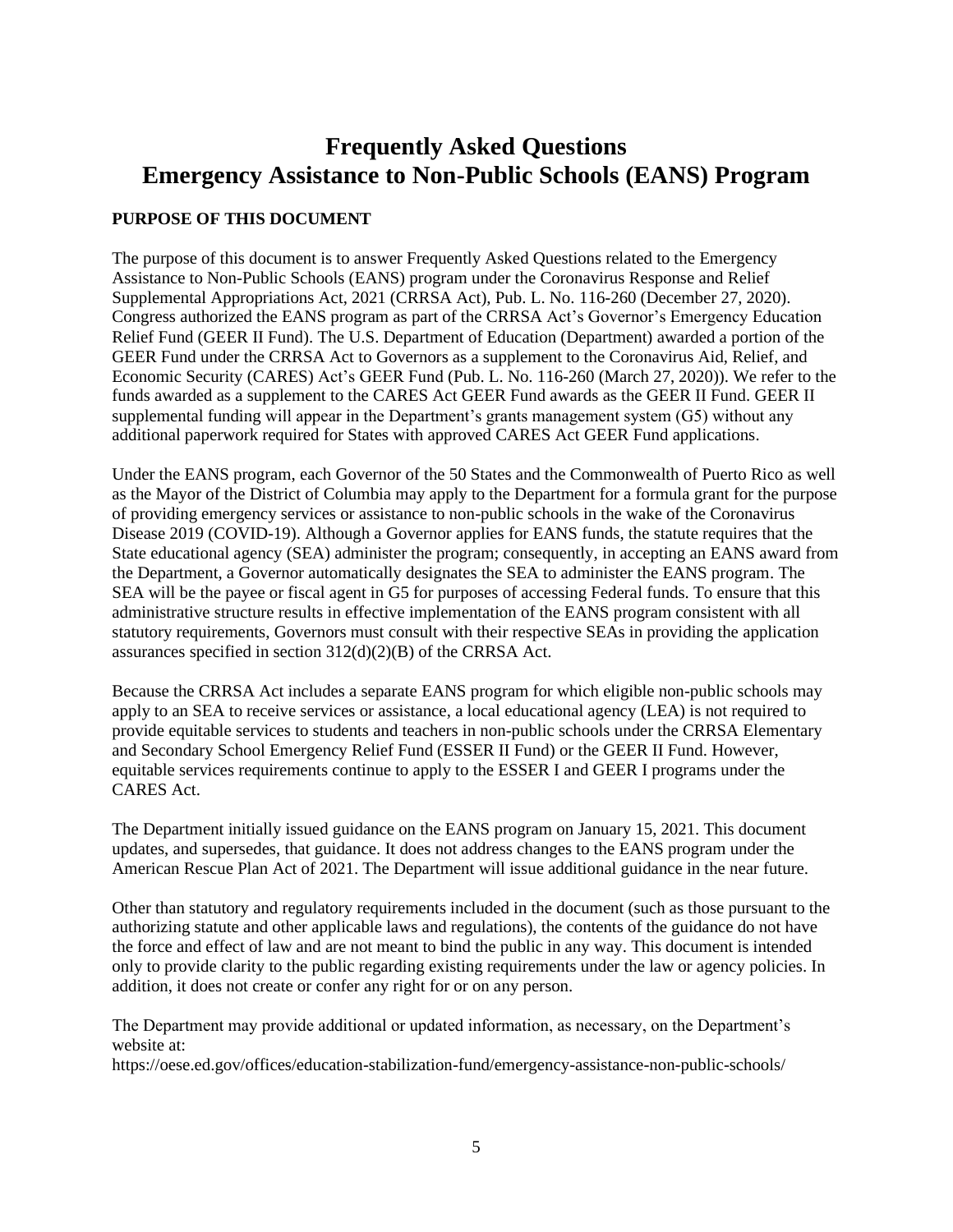If you have questions that are not answered in this document, please email [GEERF@ed.gov](mailto:GEERF@ed.gov) and include "EANS" in the subject line.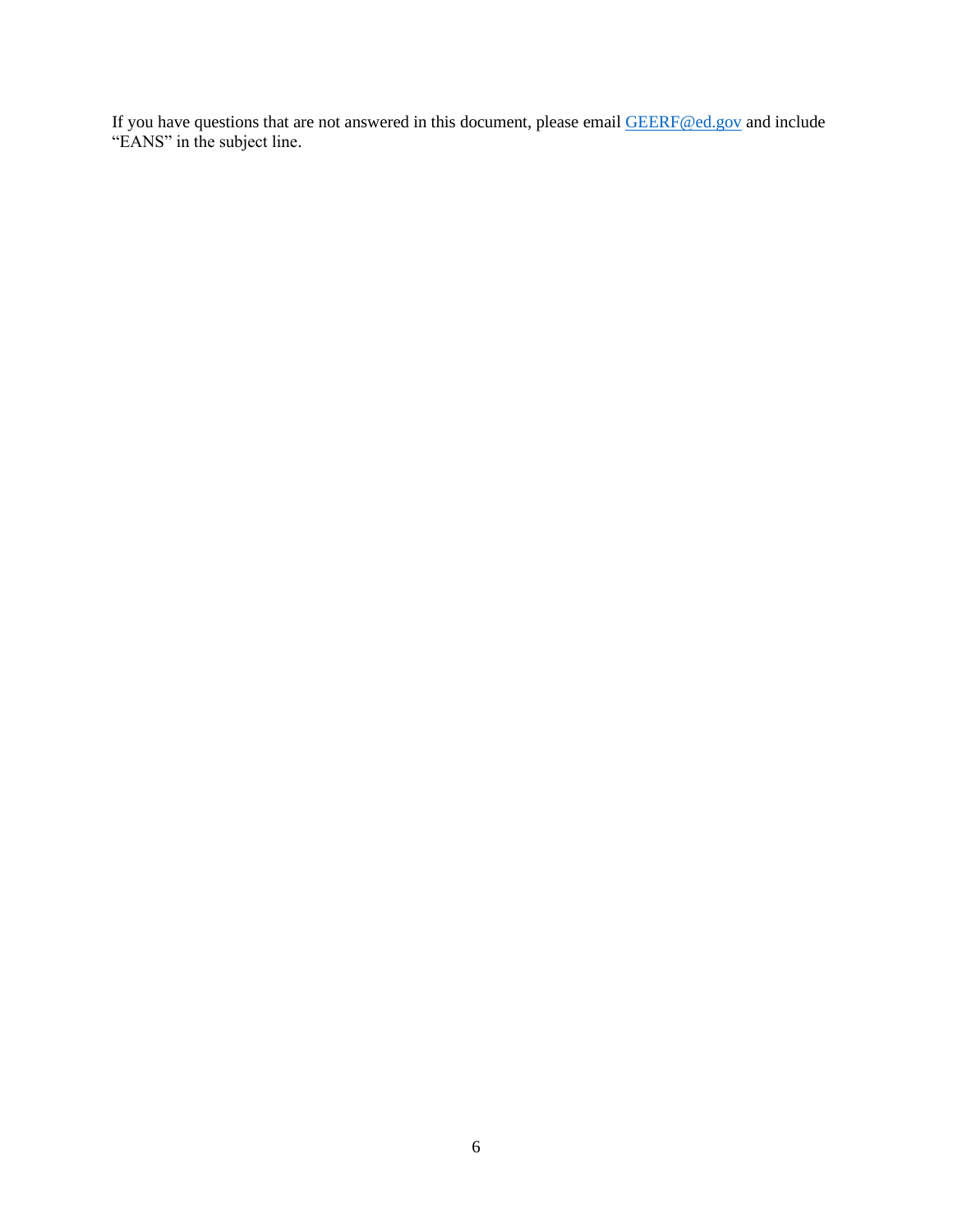## **A. Program Purpose and Awards to Governors**

## <span id="page-6-0"></span>**A-1. What is the purpose of the EANS program?**

<span id="page-6-1"></span>The purpose of the EANS program is to provide services or assistance to eligible non-public schools to address educational disruptions caused by COVID-19. By creating a separate reservation of funds for this purpose, Congress reiterated the need for non-public schools to participate in emergency education relief programs by establishing a separate program under GEER, rather than relying on the equitable services requirements that typically apply to elementary and secondary formula grant programs. Consequently, LEAs are not required to provide equitable services for funds received under the CRRSA Act, though equitable services requirements continue to apply to CARES Act programs.

The Department awards EANS funds by formula to each Governor who has an approved Certification and Agreement. By accepting an EANS award from the Department, a Governor designates the SEA to administer the program and access EANS funds from the Department's grants management system (G5). Governors and SEAs should consult expeditiously on the administration of EANS. To receive services or assistance, an eligible non-public school submits an application to the SEA at such time, in such manner, and accompanied by such information as the SEA may reasonably require to ensure expedited and timely provision of services or assistance.

#### <span id="page-6-2"></span>**A-2. How does the Department determine the amount of funding available for each State under the EANS program?** (*Updated March 19, 2021*)

Under the CRRSA Act, Congress provided \$2,750,000,000 for the EANS program. The Department allocates EANS funds to a Governor with an approved Certification and Agreement based on the State's relative share of children ages 5-17 who are from families at or below 185 percent of the poverty level and enrolled in non-public schools, as determined by the Department on the basis of non-public school enrollment data from the U.S. Census Bureau's American Community Survey Public Use Microdata Sample (PUMS), which can be accessed here: [https://www.census.gov/programs](https://www.census.gov/programs-surveys/acs/microdata.html)[surveys/acs/microdata.html.](https://www.census.gov/programs-surveys/acs/microdata.html) The amount available to each State is available at: <https://oese.ed.gov/offices/education-stabilization-fund/emergency-assistance-non-public-schools/> For information on funding to the Outlying Areas, please visit the Department'[s Education Stabilization](https://oese.ed.gov/offices/education-stabilization-fund/outlying-areas/)  [Fund to the Outlying Areas](https://oese.ed.gov/offices/education-stabilization-fund/outlying-areas/) web site for more information.

## <span id="page-6-3"></span>**A-3. How does a Governor apply for a State's share of EANS funds?** *(Updated March 19, 2021)*

To apply for a State's allocation for the EANS program, a Governor must submit a signed Certification and Agreement to the Department. It may be submitted immediately but no later than February 22, 2021. The Certification and Agreement includes specific programmatic, fiscal, and accountability assurances, as well as other assurances and certifications. The Certification and Agreement is available at <https://oese.ed.gov/offices/education-stabilization-fund/emergency-assistance-non-public-schools/>

Note that because of the unique administrative structure of the EANS program, under which Governors apply for funding and SEAs are charged with administering the program, Governors must consult with their respective SEAs in providing the application assurances specified in section 312(d)(2)(B) of the CRRSA Act. The Department further encourages Governors and SEAs to continue to engage in regular consultation throughout the administration of the EANS program.

#### <span id="page-6-4"></span>**A-4. How long after submitting a Certification and Agreement should a Governor anticipate receiving funds?** *(Updated March 19, 2021)*

The Department intends to make awards within one business day of receiving an approvable Certification and Agreement. By law, the Department must award funds within 15 days of receiving a Governor's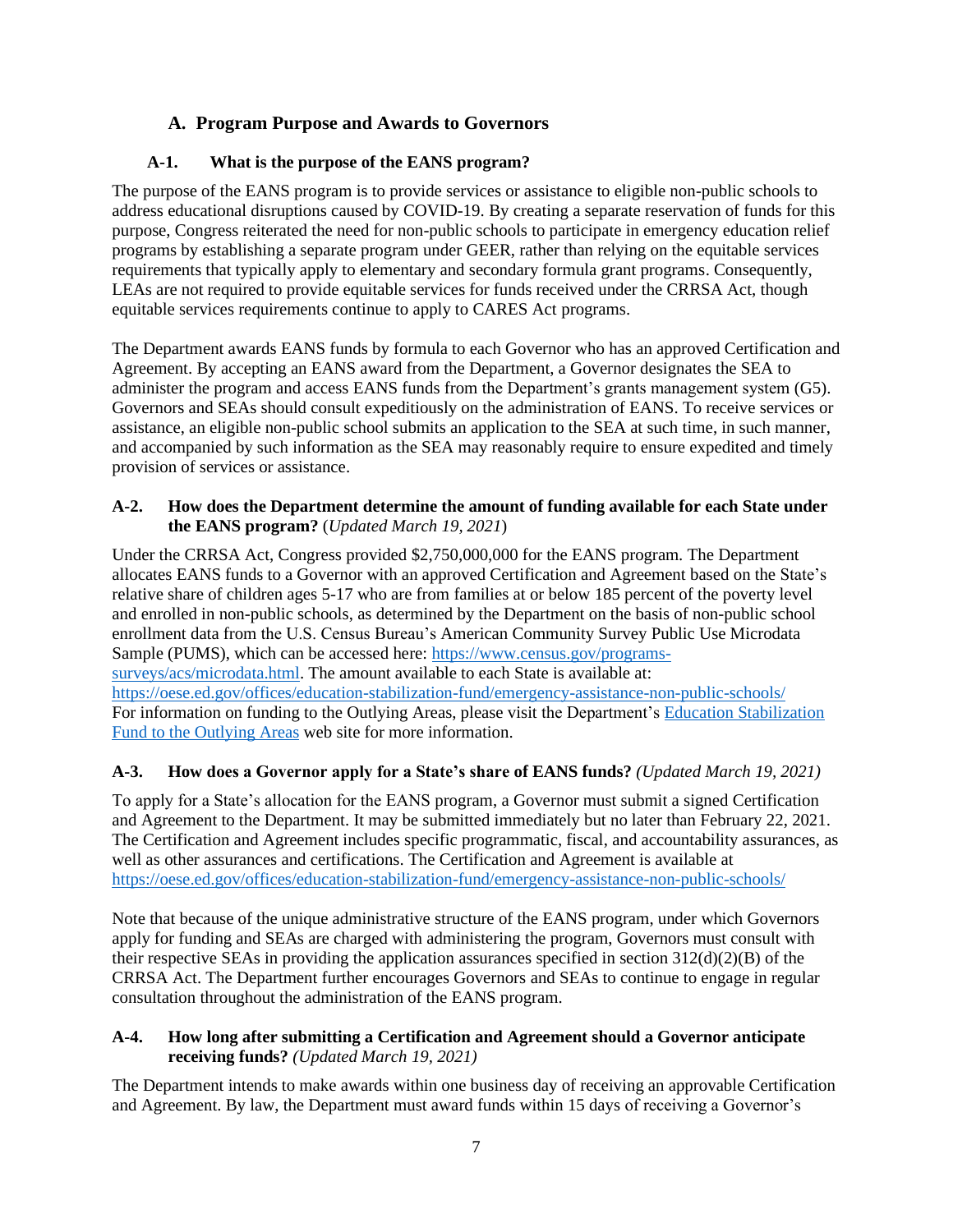approvable Certification and Agreement. A list of States, the award amount, the award date, and a link to each State's Certification and Agreement can be found here: [https://oese.ed.gov/offices/education](https://oese.ed.gov/offices/education-stabilization-fund/emergency-assistance-non-public-schools/eans-awards/)[stabilization-fund/emergency-assistance-non-public-schools/eans-awards/](https://oese.ed.gov/offices/education-stabilization-fund/emergency-assistance-non-public-schools/eans-awards/)

## **B. Administration of the EANS Program/SEA Responsibilities**

## <span id="page-7-1"></span><span id="page-7-0"></span>**B-1. Who is responsible for administering the EANS program?**

The SEA in a State in which the Governor receives an EANS award is responsible for administering the EANS program. However, the Governor remains the grantee and is responsible for oversight, including that the SEA implements the program consistent with all relevant requirements. The statute requires Governors to consult with SEAs in carrying out this responsibility.

## <span id="page-7-2"></span>**B-2. What are an SEA's responsibilities for administering the EANS program?**

An SEA's responsibilities to administer the EANS program include the following:

- Distributing information about the EANS program promptly to non-public schools in the State.
- Creating an application with which any eligible non-public school in the State may apply for services or assistance.
	- o Establishing poverty criteria (from among generally available sources of poverty data) for a non-public school to identify the number and percentage of children from low-income families in its application. (See C-11).
	- o Establishing information a non-public school must provide in its application to enable the SEA to prioritize schools most impacted by COVID-19. (See C-15)
- Ensuring that eligible non-public schools provide the information required by section 312(d)(3)(B) related to enrollment of students from low-income families and a description of the emergency services requested from the SEA.
- Making an application easily available to non-public schools in the State as soon as possible but no later than 30 days after receipt of the EANS funds.
- Approving/denying each non-public school application promptly but no later than 30 days after the SEA receives the application from a non-public school.
- Prioritizing the provision of services or assistance to non-public schools that enroll low-income students and are most impacted by COVID-19.
- Determining what services or assistance the SEA will provide directly or through LEAs, other public entities, or contractors to each non-public school, as informed by an approved application and consultation, as appropriate, with the non-public school or its representatives.
- Ensuring the control of funds for the services or assistance provided to a non-public school, and title to materials, equipment, and property purchased with EANS funds, are in a public agency and a public agency administers the funds, services, assistance, materials, equipment, and property.
- Ensuring that all services or assistance provided, including any materials, equipment, and any other items used to provide such services or assistance, are limited to secular, neutral, and nonideological purposes.
- Obligating all EANS funds in an expedited and timely manner, to the extent practicable; however, obligating all EANS funds not later than six months after receiving the funds.
- Administering the EANS program in accordance with all applicable requirements.

#### <span id="page-7-3"></span>**B-3. How might an SEA provide information to non-public schools in a timely manner?**

An SEA must distribute information about the EANS program promptly to non-public schools in the State, which would include information on topics such as how to access the application, data requirements, steps for completing the application, and relevant deadlines. In addition, the SEA should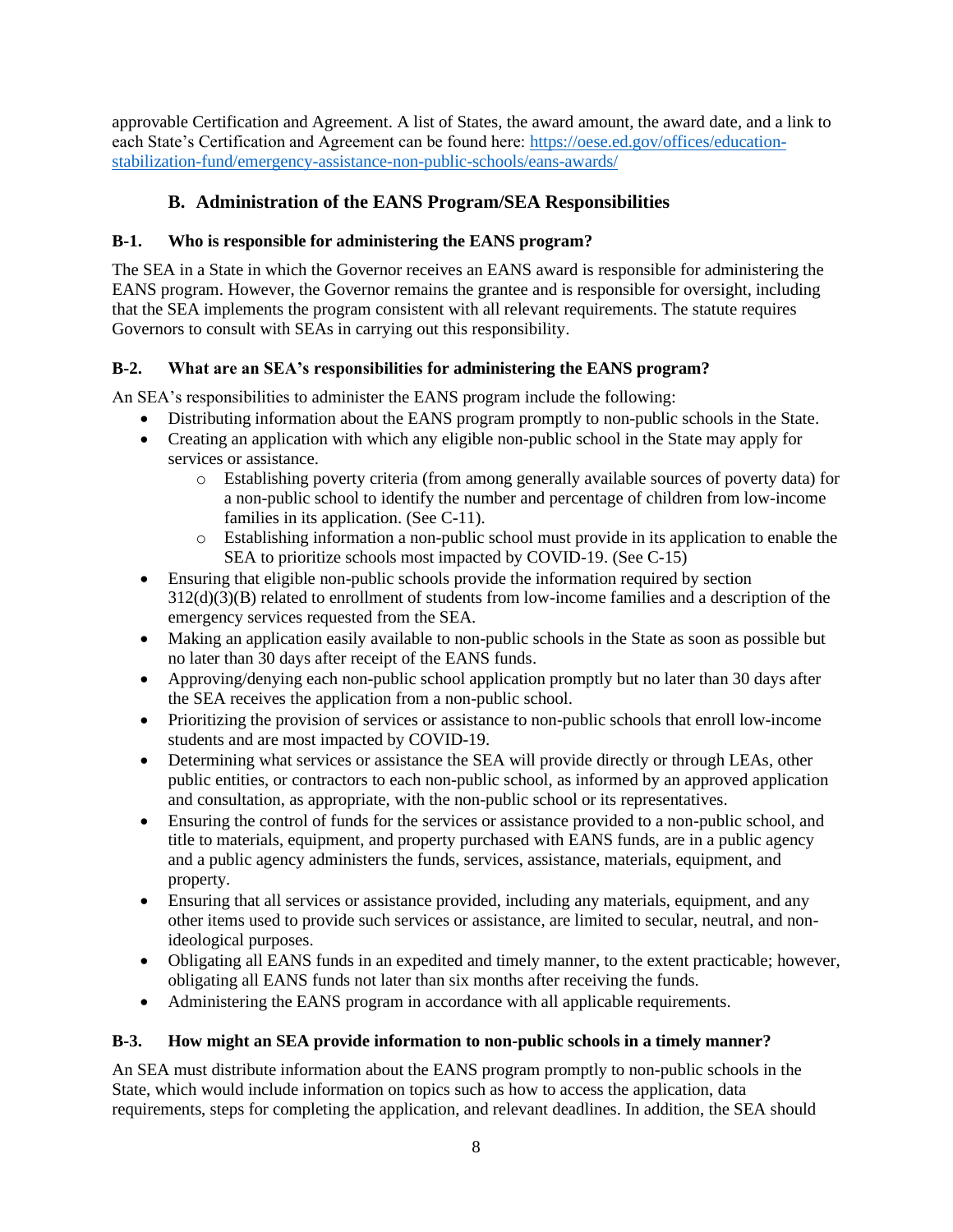seek to distribute information widely, and in various formats (e.g., social media, email, SEA website, and regular mail). The SEA should emphasize that services are available to all eligible non-public schools, including those that may not have participated in any Federal education program in the past, but that it will first target services to non-public schools serving low-income students and most impacted by COVID-19. (See C-14). To assist with the dissemination of information, the SEA may engage with nonpublic school leaders in the State, such as State-level non-public school associations or State-level working groups. An SEA might also consult with its State ombudsman designated under the Elementary and Secondary Education Act of 1965 (ESEA), who has relationships with such organizations and nonpublic school officials in the State. State ombudsmen should also support the SEA's dissemination of information to non-public schools in a timely manner.

#### <span id="page-8-0"></span>**B-4. Must an SEA consult with representatives of non-public schools in the State regarding implementation of the EANS program?**

An SEA would benefit greatly from engaging in timely and meaningful consultation to assist it in establishing the parameters of the program, and it would be difficult to administer the program successfully without doing so. For example, representatives of non-public schools could provide relevant information on sources of poverty data available for non-public school children and criteria to determine those schools most impacted by COVID-19 and services that may best serve their students and teachers. However, there is no statutory requirement that an SEA consult with representatives of non-public schools regarding implementation of the EANS program.

#### <span id="page-8-1"></span>**B-5. Does an SEA automatically have access to its State's EANS funds once the Department makes an award to the Governor?**

Yes. By accepting an EANS award from the Department, a Governor automatically designates the SEA to administer the EANS program. The SEA will be the payee or fiscal agent in G5 for purposes of accessing Federal funds on the date of award. The Governor must provide the SEA's financial institution and bank information in the Certification and Agreement. The SEA, as the agency designated to administer the EANS program, is considered to have "received" EANS funds when the Department makes an award to the Governor. The Governor and the SEA are encouraged to consult each other throughout the process of providing emergency assistance to non-public-school students and teachers.

#### <span id="page-8-2"></span>**B-6. May an SEA reserve EANS funds to administer the program?**

Yes. An SEA may reserve not more than the greater of \$200,000 or one-half of one percent of the State's EANS allocation for reasonable costs necessary to administer the EANS program. An allocation table for the EANS program, including the maximum administrative reservation for each State, can be found here: <https://oese.ed.gov/offices/education-stabilization-fund/emergency-assistance-non-public-schools/>

#### <span id="page-8-3"></span>**B-7. May an SEA consolidate its administrative funds under the EANS program?** *(Updated March 19, 2021)*

Yes. Under sections 8201(a) and 8203(a) of the ESEA, the Secretary has designated EANS, ESSER I, and ESSER II, as well as GEER I and GEER II if administered by the SEA, as programs under which administrative funds may be consolidated. Accordingly, an SEA that consolidates ESEA administrative funds may consolidate administrative funds under the ESSER I and II Fund, the GEER I and II Fund, and the EANS program. In addition, an SEA may consolidate administrative funds under two or more of the ESSER I and II Fund, the EANS program, and the GEER I and II Fund without also consolidating other ESEA program administrative funds, so long as the SEA can demonstrate that the majority of its resources are derived from non-Federal sources.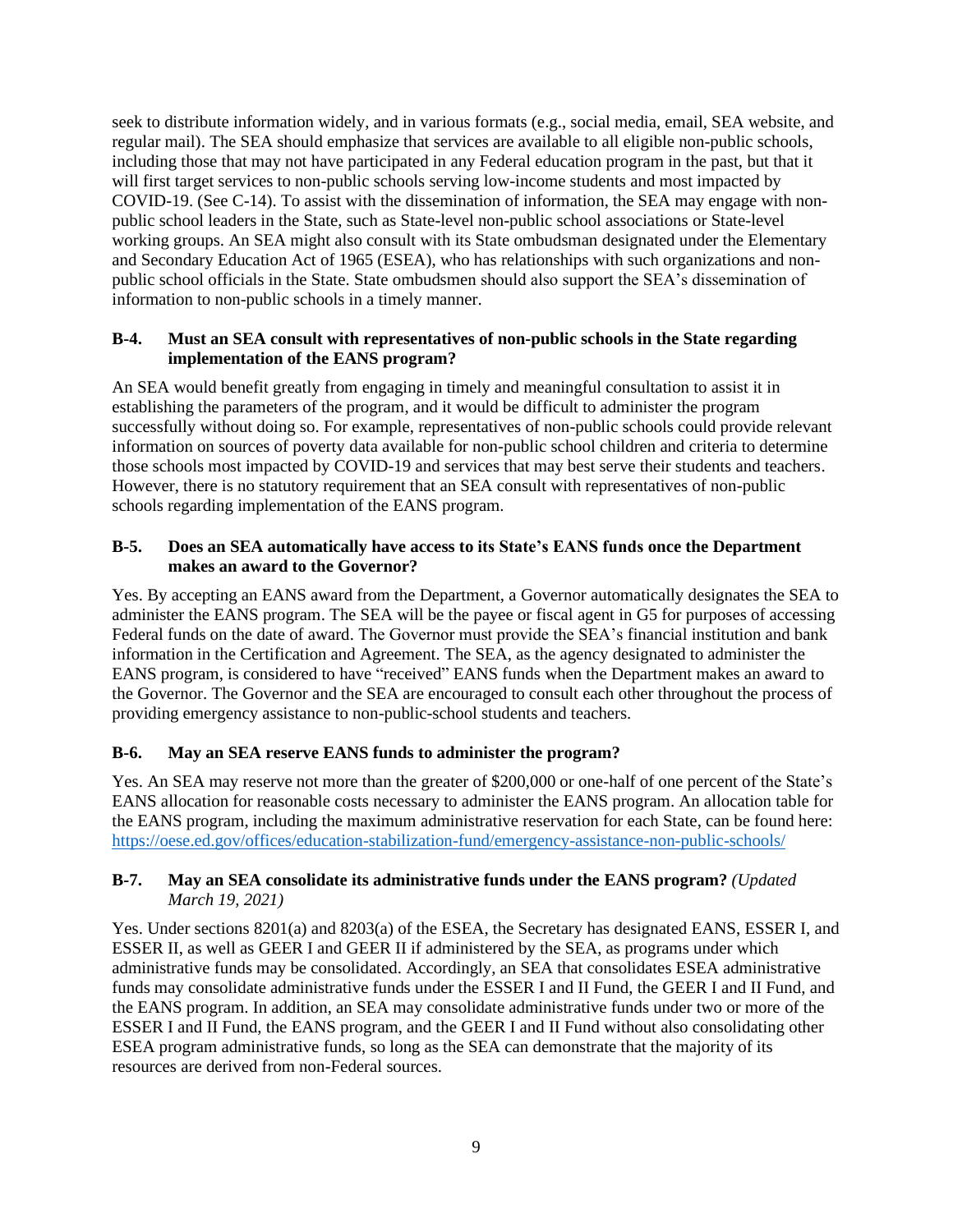Specifically, an SEA may consolidate the one-half of one percent of its ESSER I and ESSER II funds able to be reserved for State administration, the amount of EANS funds available for State administration, and, if the SEA is administering a portion of the GEER I or GEER II funds on behalf of the Governor, a reasonable and necessary amount of those funds. If the SEA consolidates administrative funds under these programs, it is not required to keep separate records for how it uses those administrative funds.

Consolidated administrative funds may be used to administer the programs included in the consolidation as well as for administrative activities designed to enhance the effective and coordinated use of funds under programs included in the consolidation. Note that an SEA may not use its SEA Reserve under ESSER for administrative costs.

#### <span id="page-9-0"></span>**B-8. Are indirect costs subject to the administrative cap?** *(NEW March 19, 2021)*

Whether an indirect cost is an administrative cost subject to an SEA's cap on administrative costs depends on the nature of the direct costs to which the indirect cost applies. If, for example, an SEA incurs indirect costs that are associated with administration of the EANS program, those indirect costs would be subsumed within the SEA's administrative cost cap. On the other hand, if an SEA incurs indirect costs associated with providing actual services or assistance to non-public schools, the indirect costs would not be administrative costs and would not be charged against the SEA's administrative cap.

#### <span id="page-9-1"></span>**B-9. If an SEA contracts to deliver services or assistance under the EANS program, may the contract include costs of the contractor associated with providing such services or assistance?** *(NEW March 19, 2021)*

Yes. A contract to provide services or assistance to a non-public school may include reasonable and necessary costs associated with providing services or assistance to a non-public school. These costs would not be included in an SEA's reservation of funds to administer the EANS program. If, however, an SEA contracts with another public agency such as an LEA or educational service agency (ESA) to administer the EANS program in its place, administrative costs incurred by the agency would be included in the administrative cap authorized for the SEA. Costs for providing services or assistance, however, such as costs associated with reimbursing a non-public school for allowable activities, would not be administrative costs.

#### <span id="page-9-2"></span>**B-10. Is there a deadline by which an SEA must obligate EANS funds for services or assistance for non-public schools?** *(Updated March 19, 2021)*

Under section  $312(d)(2)(B)(iii)$ , the Governor of each State must provide assurance to the Department that the SEA will provide services or assistance to eligible non-public schools. Related to this requirement, under section 312(d)(2)(B)(v), the Governor of each State also must provide assurance that the SEA will obligate funds for services or assistance requested by eligible non-public schools within six months of receiving its funds. If an SEA is in compliance with this and the other requirements in 312(d)(2), section 312(d)(6) requires the SEA to return any unobligated funds remaining six months after receipt to the Governor for authorized uses under the GEER II Fund.

If, however, an SEA has approved applications from non-public schools but has not obligated the funds to provide services or assistance within the six-month timeline—for example, because of its procurement requirements—it has not timely obligated funds. In this instance, the SEA should continue with its process and provide the services or assistance as described in the approved applications before determining the amount of unobligated funds that would return to the Governor. An SEA that finds itself in this situation should contact the Department within six months of receiving its EANS award to discuss its progress in implementing the program. The SEA should expect to explain the delay, how the SEA is addressing the delay, and when the SEA will be able to obligate the funds.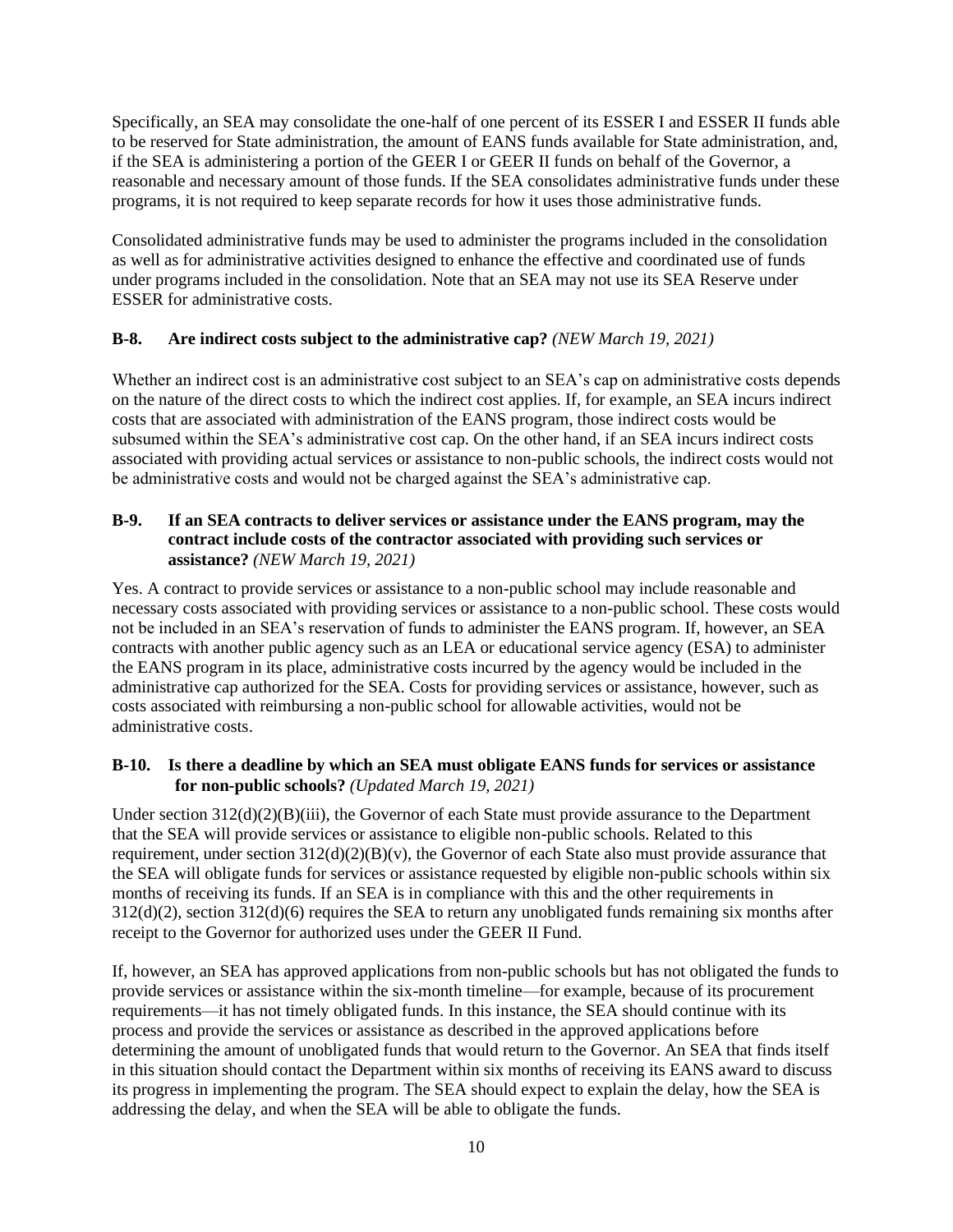#### <span id="page-10-0"></span>**B-11. What does it mean for an SEA to "obligate" EANS funds?**

The regulations at [34 C.F.R. §](https://www.ecfr.gov/cgi-bin/text-idx?SID=ac4b728449456fd10c7cedebb87e6e8e&mc=true&node=se34.1.76_1707&rgn=div8.) 76.707 govern when an obligation of Federal funds by an SEA occurs. Specifically, for services or assistance provided through a contract, the obligation is made on the date that the SEA makes a binding written commitment to obtain the services, work, or products. For rental or lease of real or personal property, the obligation is made when the property is used.

#### <span id="page-10-1"></span>**B-12. Does anything in the CRRSA Act impact deadlines for awarding and obligating ESSER I and GEER I funds under the CARES Act?**

No. The timelines for awarding and obligating the ESSER I and GEER I funds under the CARES Act remain the same. A State has one year from the date it received ESSER I and GEER I funds to award those funds (typically April/May 2021), and has until September 30, 2022, to obligate them.

## <span id="page-10-2"></span>**C. Non-Public School Eligibility, Application, and Identification for Services or Assistance**

#### <span id="page-10-3"></span>**C-1. Which non-public schools are eligible to apply for services or assistance under the EANS program?**

For purposes of the EANS program, an eligible non-public school is an elementary or secondary school that—

- $\bullet$  Is non-profit;<sup>1</sup>
- Is accredited, licensed, or otherwise operates in accordance with State law;
- Was in existence prior to March 13, 2020, the date COVID-19 was declared a national emergency; and
- Did not, and will not, apply for and receive a loan under the Small Business Administration's Paycheck Protection Program (PPP) (15 U.S.C. 636(a)(37)) that is made on or after December 27, 2020. This limitation applies for as long as the non-public school is a participant in the EANS program under the CRRSA Act. (See [C-17](#page-14-1) for information regarding non-public schools that apply for but do not receive a PPP loan).

#### <span id="page-10-4"></span>**C-2. Does a non-public school receive a grant award under the EANS program?** *(NEW March 19, 2021)*

No. A non-public school does not receive a grant award under the EANS program, nor does it receive an allocation of EANS funds. Rather, a non-public school receives services or assistance provided by the SEA as requested in the school's application, to the extent resources are available and subject to prioritizing schools based on their enrollment of low-income students and the severity of the impact of COVID-19 on the school. (See C-14, C-15, C-16, and D-12).

 $<sup>1</sup>$  A for-profit non-public school is not eligible to receive equitable services for its students and teachers under the</sup> EANS program. Section 316(6) of the CRRSA Act defines a "non-public school" as a non-public elementary or secondary school. Section 316(8) of the CRRSA Act incorporates the definitions in ESEA section 8101 for any terms not defined in the CRRSA Act. ESEA section 8101(19) and (45) defines "elementary school" and "secondary school," respectively, and specifies that they must be non-profit.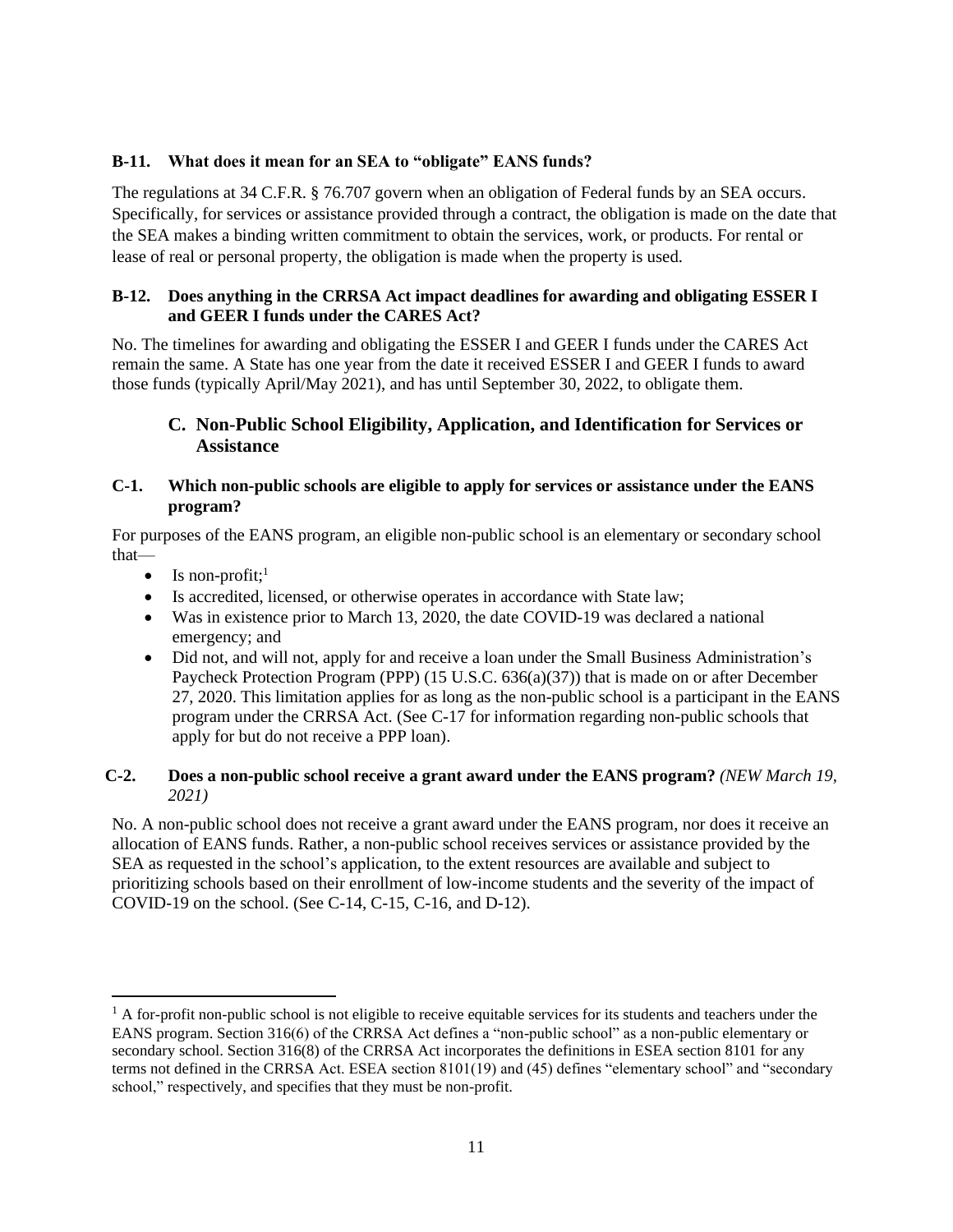#### <span id="page-11-0"></span>**C-3. Are eligible non-public schools under the EANS program the same schools that were eligible for equitable services under ESSER?** *(NEW March 19, 2021)*

Not necessarily. In addition to the requirements for eligibility of a non-public school under ESSER, section 312(d)(9) of the CRRSA Act precludes from eligibility a non-public school that applies for and receives a loan under the Small Business Administration's Paycheck Protection Program (PPP) (15 U.S.C. 636(a)(37)) that is made on or after December 27, 2020. In addition, an SEA must prioritize for services or assistance non-public schools that enroll low-income students and are most impacted by COVID-19. (See C-1 and C-14).

#### <span id="page-11-1"></span>**C-4. Are faith-based non-public schools eligible to participate in the EANS program?**

Yes. Faith-based non-public schools are eligible to participate in the EANS program to the same extent as other eligible non-public schools. All services or assistance provided under the program must be secular, neutral, and non-ideological.

#### <span id="page-11-2"></span>**C-5. Is a non-public school that serves only preschool children eligible to receive services or assistance under the EANS program?** *(NEW March 19, 2021)*

Not generally. Under the EANS program, in pertinent part, an eligible "non-public school" is a non-public *elementary* school that (A) is accredited, licensed, or otherwise operates in accordance with State law; and (B) was in existence prior to March 13, 2020, the date COVID-19 was declared a national emergency. (Section 316(6) of the CRRSA Act). Under section 8101(19) of the ESEA, incorporated by section 316(8) of the CRRSA Act, an elementary school is a school that provides elementary education, as determined under State law. Therefore, only non-public schools that provide elementary (or secondary) education are eligible for services or assistance under the EANS program. Preschool children who are enrolled in a nonpublic elementary school that receives EANS services or assistance may be served. (See D-4). However, unless State law considers preschool education to be part of elementary education, a stand-alone nonpublic preschool is not eligible for services or assistance under the EANS program.

#### <span id="page-11-3"></span>**C-6. May an SEA permit an organization that has governing authority over a group of nonpublic schools to submit an application on behalf of its member schools?**

Yes. An SEA may permit an organization that has governing authority over a group of non-public schools to submit an application on behalf of its member schools. If such an organization applies on behalf of its member schools, it must clearly indicate for which schools it applies and provide supporting data and other information requested in the application for any and all schools for which it applies.

#### <span id="page-11-4"></span>**C-7. When must an SEA make the application for services or assistance under the EANS program available to non-public schools?**

An SEA should make the application for services or assistance available to non-public schools as soon as possible but must make it available no later than 30 days after receiving the funds. (See B-2 and B-5).

#### <span id="page-11-5"></span>**C-8. What information must an SEA require an eligible non-public school to provide in its application for services or assistance under the EANS program?**

An SEA may require an eligible non-public school to provide information in an application for services or assistance under the EANS program as the SEA deems reasonable to ensure expedited and timely provision of services or assistance. At a minimum, the SEA must request the following information from an eligible non-public school:

• The number and percentage of students from low-income families enrolled in the non-public school in SY 2019-2020. (See C-11).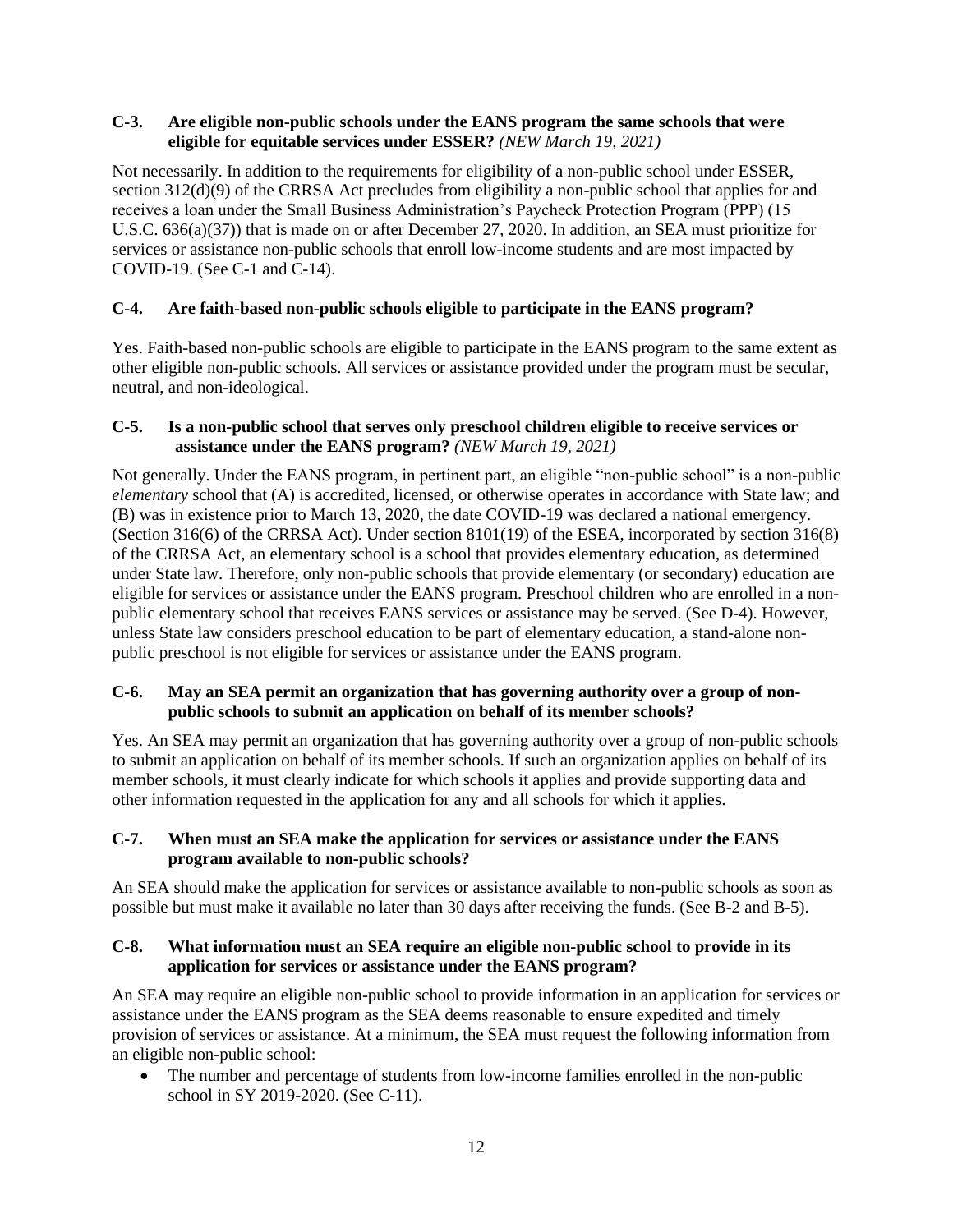- Information regarding the impact of COVID-19 on its school so that the SEA may appropriately prioritize the provision of services and assistance. (See C-15).
- A description of the emergency services or assistance that the non-public school requests be provided by the SEA.
- Whether the non-public school received a loan guaranteed by the Small Business Association's Paycheck Protection Program (PPP) before December 27, 2020, and the amount of any such loan received.
- An assurance that the non-public school did not, and will not, apply for and receive a PPP loan on or after December 27, 2020. (See C-17 and C-18). The Department does not require an SEA to include any additional information on this assurance.

#### <span id="page-12-0"></span>**C-9. What is the difference between an "application" and "consultation"?** *(NEW March 19, 2021)*

An SEA's application serves a similar purpose as consultation under Federal education programs that require equitable services for non-public school students and teachers. That is, it serves as a non-public school's intent to participate, provides required information such as poverty data and other information an SEA may reasonably require, and identifies COVID-19-related needs of the school. (An SEA may use the Department's [sample application template](https://oese.ed.gov/files/2021/01/FINAL_Sample-application-template-from-SEA-to-non-public-schools_2021_01.14.21.docx) in developing the application non-public schools will complete.)

#### <span id="page-12-1"></span>**C-10. Is a non-public school that received a PPP loan prior to December 27, 2020 eligible to receive services or assistance under the EANS program?**

Yes. A non-public school that received a PPP loan prior to December 27, 2020, may receive services or assistance under the EANS program.

#### <span id="page-12-2"></span>**C-11. What data may an SEA request a non-public school to provide in its application regarding the number and percentage of students from low-income families enrolled in the non-public school in the 2019–2020 school year?** *(Updated March 19, 2021)*

The CRRSA Act does not prescribe what poverty data an SEA must request from a non-public school in its application. The statute also does not prescribe the poverty threshold an SEA must use. Accordingly, an SEA has flexibility. Considering the short timeframe, the Department encourages an SEA to allow for the use of existing, generally available poverty data to enable reasonable estimates of a school's lowincome status rather than requiring a new data collection. An SEA may permit data from multiple sources, within the State and even within a non-public school, provided the poverty threshold is the same across schools. Although an SEA may develop a survey to collect poverty data, the Department discourages surveys because of the length of time they take. Whatever the data source, an SEA must ensure that it does not require a non-public school to provide personally identifiable information about individual students or their families.

To the extent a non-public school has these data available, the following data sources are recommended:

- available free or reduced-priced lunch data,
- scholarship or financial assistance data that identify students whose family income does not exceed 185 percent of the 2020 Federal poverty guidelines,
- E-Rate data, or
- other relevant data, such as data that the non-public school has provided to the State for purposes of State or local programs that identify students whose family income does not exceed 185 percent of the 2020 Federal poverty guidelines.

If complete actual data from a particular source are unavailable, data may be extrapolated based on a representative sample.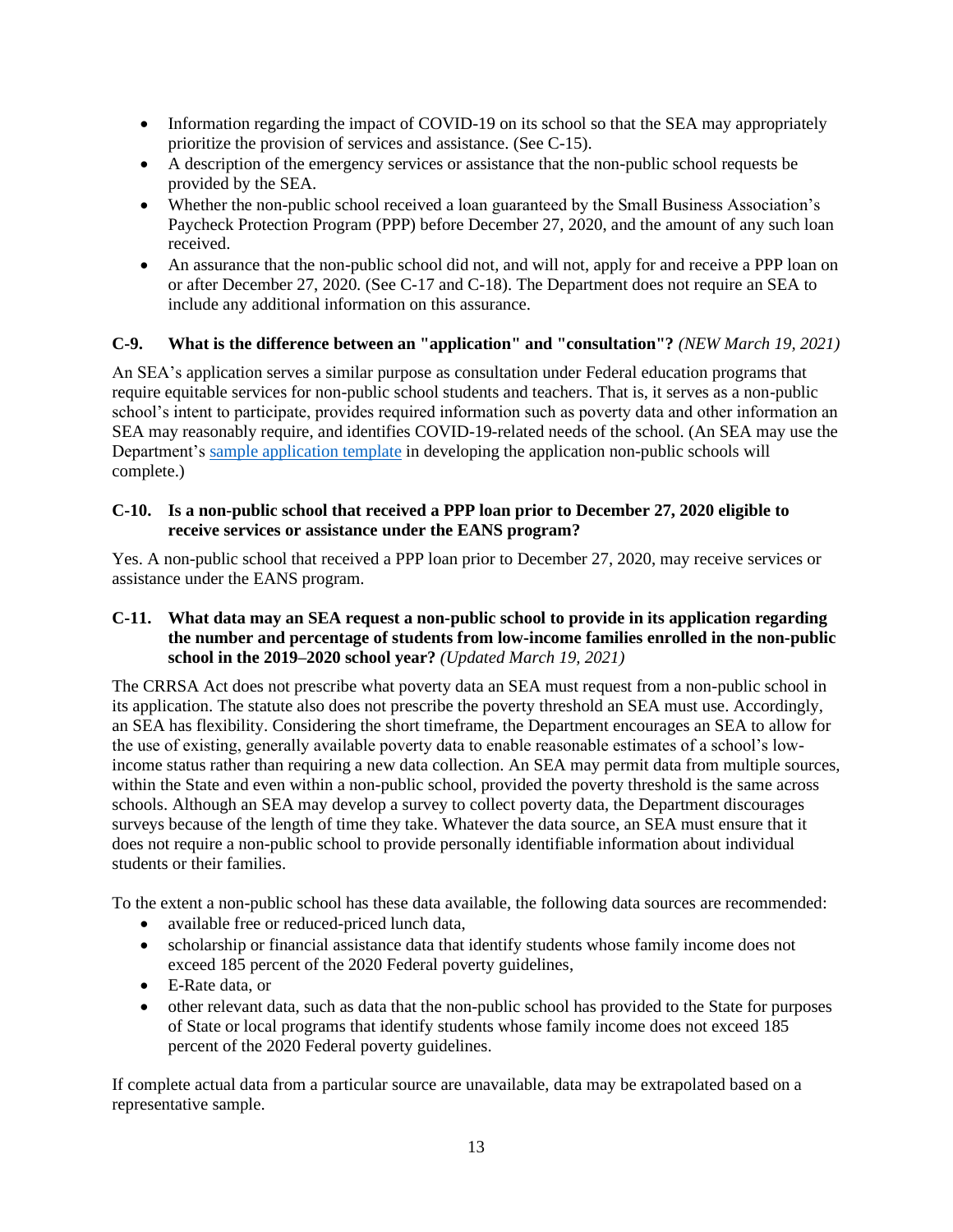For non-public schools where such data are not available, the following are potential sources of estimates of the number of students from low-income families:

- data imputing the number of students from low-income families based on the American Community Survey (ACS) or the Small Area Income and Poverty Estimates (SAIPE) program by the U.S. Census Bureau, or
- proportionality data: the number of students enrolled in a non-public school who reside in a Title I school attendance area multiplied by the percentage of public school students in that same attendance area who are from low-income families. If the non-public school has students who reside in more than one Title I school attendance area, multiple calculations would be necessary.

#### <span id="page-13-0"></span>**C-12. Is there a deadline by which an SEA must require a non-public school to submit its applications?**

Although there is no statutory deadline, the Department strongly encourages an SEA to establish and effectively communicate a reasonable deadline for a non-public school to submit its application. For example, an SEA might require applications to be submitted within 30 days of the SEA making the application available in order for the SEA to ensure expedited and timely provision of services or assistance to non-public schools to address educational disruptions. An SEA could extend the deadline, if necessary, as many private schools do not have experience with applications like these and may need more time and assistance to complete them. In addition, establishing a deadline will facilitate the SEA's responsibility to obligate EANS funds within six months of receiving those funds. (See B-10).

#### <span id="page-13-1"></span>**C-13. Is there a deadline by which an SEA must approve or deny an application for services or assistance from a non-public school?**

Yes. An SEA should approve or deny an application from a non-public school as soon as possible and must approve or deny no later than 30 days after its receipt. (See G-4 for more information on deadlines).

#### <span id="page-13-2"></span>**C-14. Must an SEA establish criteria to prioritize non-public schools in approving applications for services or assistance under the EANS program?** *(NEW March 19, 2021)*

Yes. Under section  $312(d)(3)(C)$  of the CRRSA Act, an SEA must prioritize services or assistance to nonpublic schools that enroll low-income students and are most impacted by COVID-19. An SEA must consider both factors. In other words, the SEA must have criteria that differentiate among non-public schools based on their enrollment of low-income students and the severity of the impact of COVID-19 on the school. (See C-11 and C-15). The SEA might weight the factors or weight non-public schools based on their strength of meeting the SEA's criteria. An SEA may choose to serve only non-public schools that meet its criteria; or, depending on the EANS funds available and the number of applications it receives, an SEA may also provide services or assistance to non-public schools that the SEA has not prioritized, provided the priority schools receive preference in the amount of services or assistance provided. (See C-15). However an SEA proceeds, it should make its criteria clear to non-public schools so they know the basis on which their application will be evaluated and apply those criteria consistently.

#### <span id="page-13-3"></span>**C-15. What factors might an SEA consider in prioritizing non-public schools to receive services or assistance under the EANS program?** *(Updated March 19, 2021)*

An SEA generally has flexibility with regard to how it prioritizes non-public schools to receive services or assistance under the EANS program; however, the statute requires an SEA to target low-income schools and schools most impacted by COVID-19. With respect to poverty, an SEA might target those non-public schools that enroll significant numbers or percentages of low-income students (e.g., whose family income does not exceed 185 percent of the 2020 Federal poverty guidelines) or meet a minimum threshold of low-income students. The SEA might also consider poverty bands, prioritizing schools in the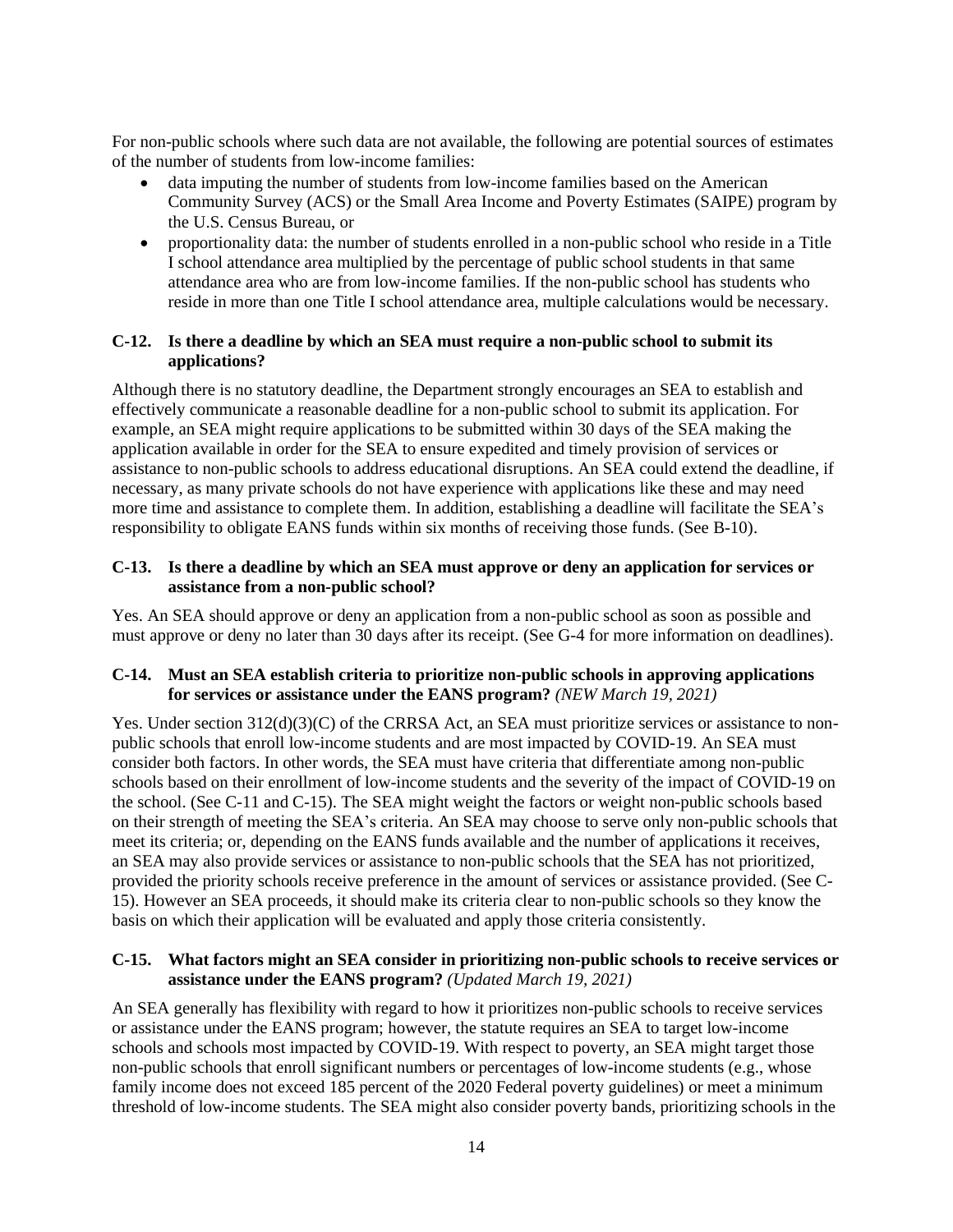highest bands first. Factors that an SEA might consider in determining non-public schools that are most impacted by COVID-19 include but are not limited to: (1) rate of community infection; (2) number of COVID-19-related deaths per capita; (3) loss of tuition revenue due to decrease in enrollment; (4) lack of capacity to provide remote learning due to insufficient technological support, and (5) data documenting the extent of learning loss or the social, emotional, or mental health impact attributable to the disruption of instruction caused by COVID-19.

An SEA has flexibility to consider other factors in prioritizing non-public schools. For example, an SEA might consider the extent to which a non-public school serves low-income children with unmet needs and did not receive equitable services under a CARES Act program. An SEA might also take information regarding receipt or forgiveness of a PPP loan prior to December 27, 2020, into account in prioritizing services or assistance for non-public schools.

#### <span id="page-14-0"></span>**C-16. How does an SEA determine what services or assistance to provide to individual non-public schools?** *(Updated March 19, 2021)*

An SEA should make every effort, consistent with available funding and school prioritization requirements, to provide the full range of services or assistance requested by each non-public school in its application. However, until an SEA knows how many non-public schools apply for services or assistance under the EANS program, it may not be possible for the SEA to precisely determine the type or quantity of services or assistance to provide to an individual non-public school. As a result, the SEA may need to confer with eligible non-public schools with approved applications to determine what services or assistance the SEA will provide based on the services or assistance requested in each non-public school's application and the amount of EANS funds available for providing services or assistance to the school. An SEA should communicate, as soon as possible, the services or assistance available to each non-public school, so that the school can weigh whether to pursue a PPP loan instead.

The CRRSA Act does not prescribe how an SEA distributes services or assistance among schools; accordingly, an SEA has flexibility. To determine the amount of EANS funds available to provide services or assistance to individual non-public schools, an SEA might divide the total funds available by the total enrollment in non-public schools with an approved application to obtain a per-pupil amount. The SEA would then multiply that per-pupil amount by the enrollment in an individual non-public school to determine the amount of services or assistance the SEA can provide to that school. If an SEA intends to serve both priority and non-priority non-public schools, however, this methodology would not sufficiently target priority schools because non-priority schools would be treated equivalently in the distribution of services or assistance. Alternatively, an SEA might calculate the funds available for services or assistance in individual non-public schools giving greater weight to poverty and measures that quantify the impact of COVID-19. Such a methodology could be used to target priority non-public schools before nonpriority schools. These examples are illustrative and other approaches are allowable. Whatever method an SEA chooses, it should be objective, transparent, and applied consistently among non-public schools in the State.

#### <span id="page-14-1"></span>**C-17. If a non-public school's application for services or assistance under the EANS program is denied, may the non-public school apply for a loan under the Paycheck Protection Program (PPP)?**

The PPP is administered by the Small Business Administration and is governed by its requirements and timelines. However, there is nothing in the CRRSA Act that would preclude a non-public school whose application for services or assistance under the EANS program is denied from then applying for a PPP loan on or after December 27, 2020.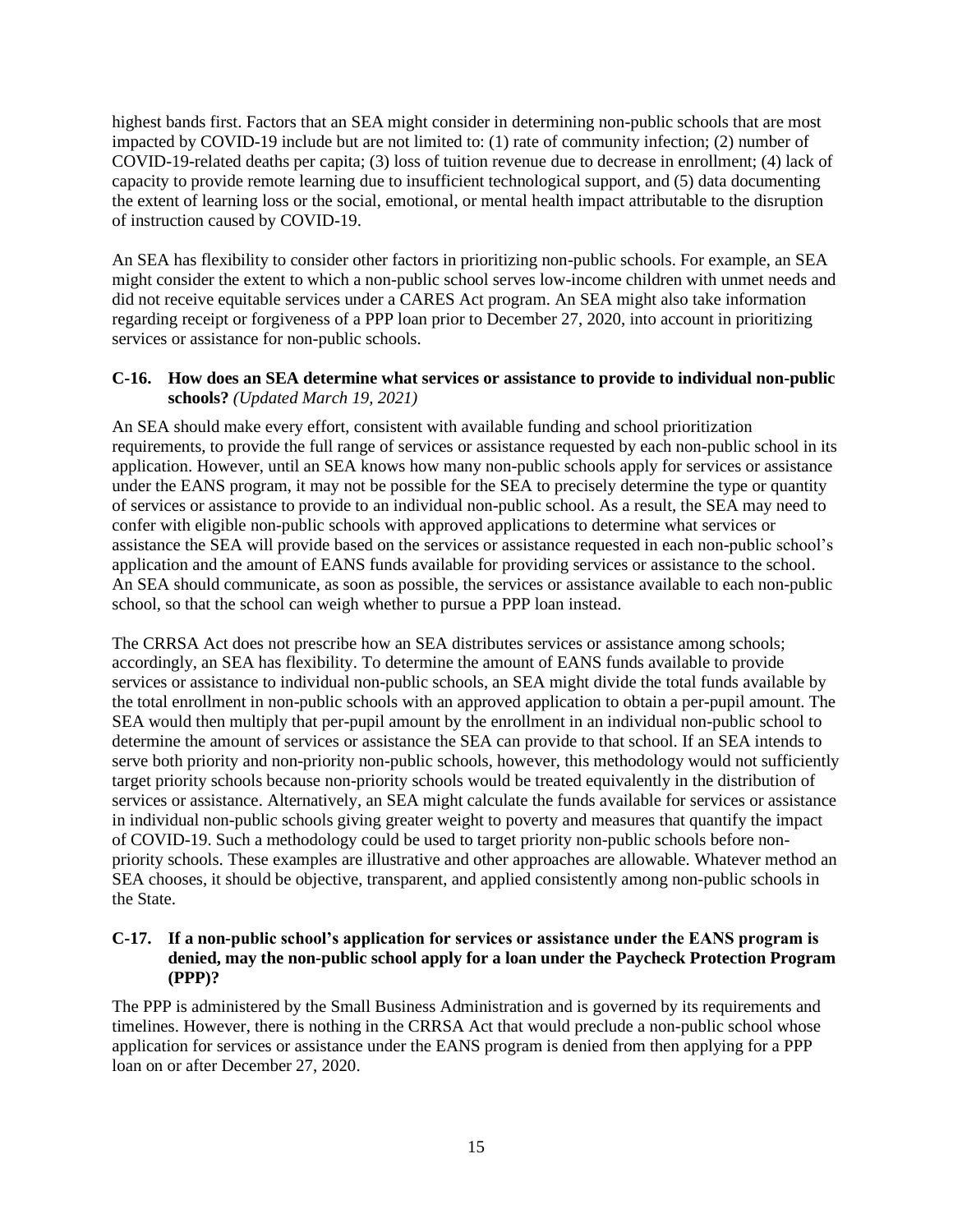#### <span id="page-15-0"></span>**C-18. If a non-public school applies for a PPP loan and is denied a loan, may it apply for services or assistance under the EANS program?**

Yes. A non-public school that applies for a PPP loan on or after December 27, 2020, but does not receive funds under the PPP, may apply for services or assistance under the EANS program, as long as the nonpublic school meets the requirements and deadlines of the SEA.

#### <span id="page-15-1"></span>**C-19. If an SEA denies an application from a non-public school, is there an appeal or complaint process?**

The CRRSA Act does not require an SEA to have a process by which a non-public school may appeal a denial of its application for services or assistance under the EANS program. However, an SEA may choose to establish such a process or may be required under State law or procedures to provide appropriate due process. The CRRSA Act similarly does not require an SEA to establish a process to receive complaints from non-public schools regarding EANS. An SEA, however, may wish to use its regular complaint process to resolve complaints under EANS.

## **D. Services or Assistance for Non-Public Schools**

### <span id="page-15-3"></span><span id="page-15-2"></span>**D-1. What types of services or assistance may a non-public school receive?**

A non-public school may apply to receive services and assistance from the SEA or its contractors to address educational disruptions resulting from COVID-19 for:

- Supplies to sanitize, disinfect, and clean school facilities (See D-3)
- Personal protective equipment (PPE)
- Improving ventilation systems, including windows or portable air purification systems
- Training and professional development for staff on sanitization, the use of PPE, and minimizing the spread of infectious diseases
- Physical barriers to facilitate social distancing
- Other materials, supplies, or equipment recommended by the CDC for reopening and operation of school facilities to effectively maintain health and safety
- Expanding capacity to administer coronavirus testing to effectively monitor and suppress the virus
- Educational technology (including hardware, software, connectivity, assistive technology, and adaptive equipment) to assist students, educators, and other staff with remote or hybrid learning
- Redeveloping instructional plans, including curriculum development, for remote or hybrid learning, or to address learning loss
- Leasing sites or spaces to ensure safe social distancing
- Reasonable transportation costs
- Initiating and maintaining education and support services or assistance for remote or hybrid learning or to address learning loss
- Reimbursement for the expenses of any services or assistance described above that a non-public school incurred on or after March 13, 2020, except for services or assistance described in D-8.

(See section  $312(d)(4)$ ).

#### <span id="page-15-4"></span>**D-2. What other factors must an SEA consider when determining the allowability of services or assistance for non-public schools?** *(NEW March 19, 2021)*

To be allowable, an expenditure must be consistent with the cost principles in the Uniform Guidance, 2 CFR part 200, including the requirement that a cost be necessary and reasonable for performance of the Federal award. Under 2 CFR 200.404 "[a] cost is reasonable if, in its nature and amount, it does not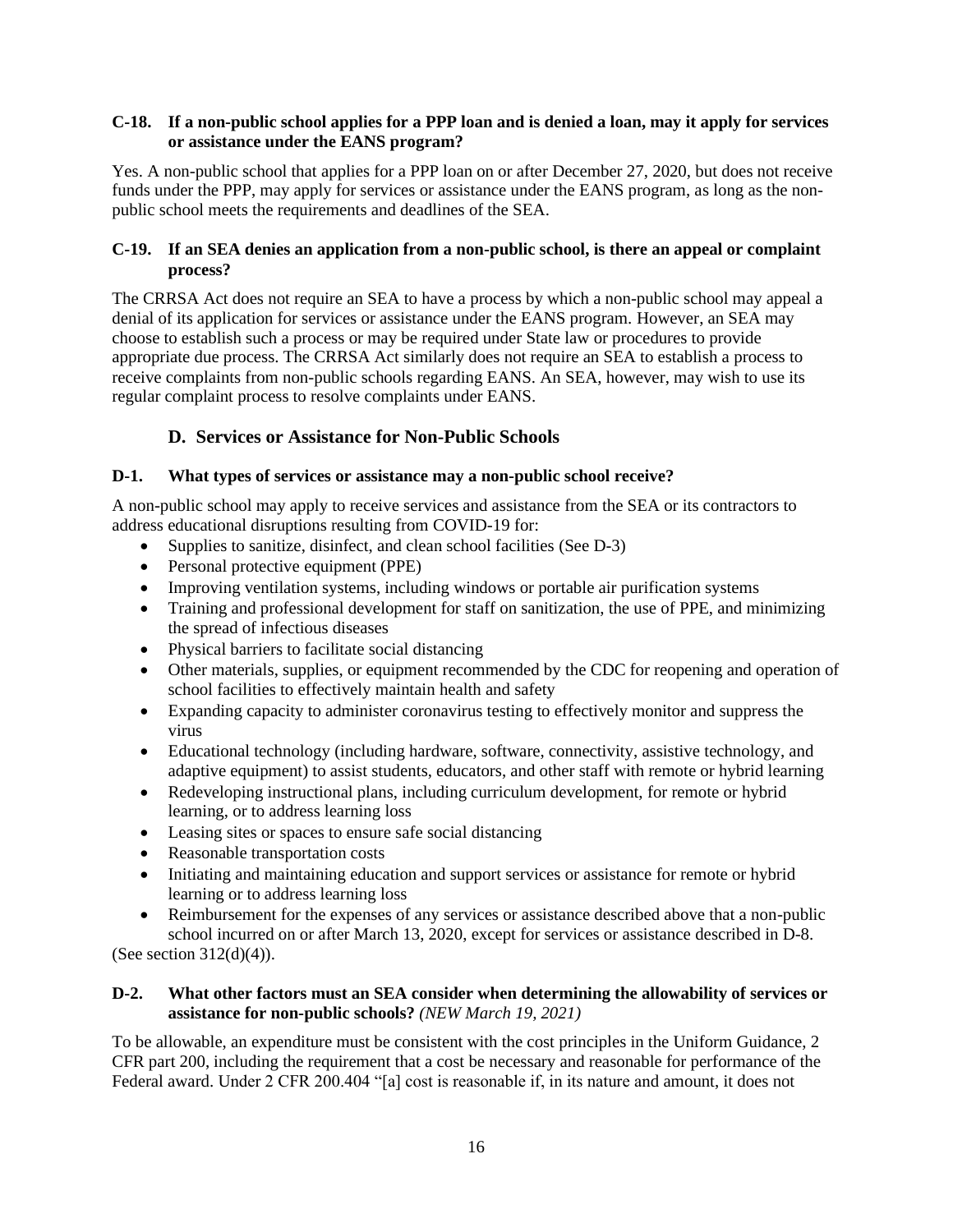exceed that which would be incurred by a prudent person under the circumstances prevailing at the time the decision was made to incur the cost."

#### <span id="page-16-0"></span>**D-3. Are services for sanitizing, disinfecting, and cleaning school facilities an allowable use of EANS funds?** *(NEW March 19, 2021)*

No. Section 312(d)(4)(A) specifically authorizes a non-public school to request "supplies to sanitize, disinfect, and clean school facilities." This authority does not extend to contracting with a vendor to perform the cleaning. If a non-public school has contracted for cleaning and seeks reimbursement, an SEA may reimburse it for the cost of supplies but not for the full cleaning contract.

#### <span id="page-16-1"></span>**D-4. May preschool children receive services or assistance under the EANS program?** *(NEW March 19, 2021)*

If preschool children are enrolled in an eligible non-public elementary school that receives services or assistance under the EANS program, preschool children and their teachers may receive allowable services. (See C-1 and C-3 through C-5 for which non-public schools are eligible). However, unless State law considers preschool education to be part of elementary education, preschool children enrolled in a stand-alone non-public preschool may not receive services or assistance under the EANS program.

#### <span id="page-16-2"></span>**D-5. Must an SEA provide the ability for non-public schools to request any of the allowable services or assistance, or may the SEA choose which services or assistance it will offer to non-public schools?** *(NEW March 19, 2021)*

Section 312(d)(4) of the CRRSA Act permits a non-public school receiving services or assistance under the EANS program to use those services or assistance to address educational disruptions resulting from the COVID-19 emergency for any of the activities listed in paragraphs (A) through (M) of that section. An SEA may not restrict a non-public school's ability to request any authorized services or assistance. The SEA may, however, need to negotiate the services or assistance it will provide based on the State's procurement requirements, the amount of EANS funds available for providing such services or assistance to the school, or other reasons. (See C-16). At the same time, such negotiations must ensure that those schools that the SEA has prioritized, based on the number of low-income children and the impact from COVID-19, are not precluded from participation. (See C-14 and C-15).

#### <span id="page-16-3"></span>**D-6. May EANS funds be used to pay the salaries of non-public school teachers or other staff?** *(NEW March 19, 2021)*

EANS funds may not be used to provide funds to non-public schools to cover payroll. Under section 312(d)(7) of the CRRSA Act, a public agency must control funds for services or assistance provided to non-public school students and teachers under the EANS program. However, an SEA may contract with a teacher at a non-public school directly to provide secular, neutral, and non-ideological services outside of the teacher's contractual obligation with the non-public school. The non-public school teacher must be employed by the SEA or another public entity for EANS purposes outside of the time he or she is employed by the non-public school, and the non-public school teacher must be under the direct supervision of the SEA or other public entity with respect to all EANS activities. Also, an SEA may contract with a vendor to provide staff, such as nurses or teachers, who will provide services in nonpublic schools. The contract must be under the control and supervision of the SEA or another public entity.

#### <span id="page-16-4"></span>**D-7. May a non-public school request reimbursement for COVID-19-related expenses?**

Yes. A non-public school may request reimbursement in its application for expenses it has incurred or will incur for most allowable services or assistance, including those obtained through a contract with a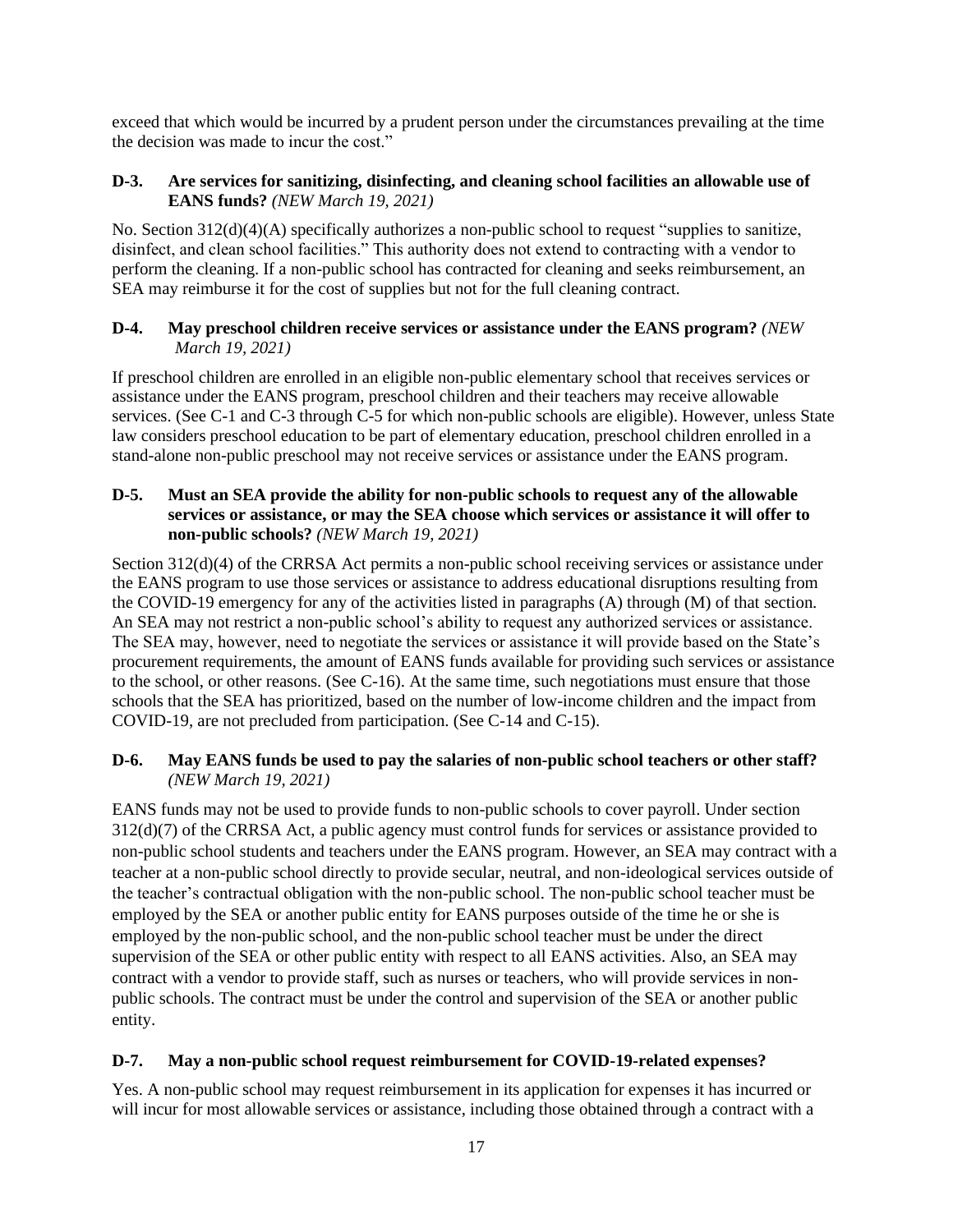vendor. (See [D-1\)](#page-15-3). An SEA may reimburse a non-public school only for expenses for allowable services or assistance it incurred on or after March 13, 2020, to prevent, prepare for, and respond to COVID-19 that have not already been reimbursed with Federal funds, including PPP. Reimbursement under the EANS program does not make a non-public school a recipient of Federal financial assistance. (See D-12). With respect to a request in a non-public school's application for reimbursement of future services or assistance, the SEA should have a process in place to review the requested services or assistance to ensure that they are necessary, reasonable, and allowable under the CRRSA Act, and approve reimbursement to the non-public school. Procedures for processing reimbursements, including the timing and frequency, are at the SEA's discretion but should be clearly communicated to non-public school applicants.

To maintain control over the EANS funds, the SEA must ensure that the non-public school's expenditures are allowable expenses, that the non-public school has sufficient documentation supporting such expenditures, such as paid invoices, that the school actually received the services or assistance related to those expenditures, and that the SEA or another public agency gains title to materials, equipment, and property for which it provides reimbursement. For example, if a non-public school purchased laptops for students and teachers to facilitate online learning, the SEA may use EANS funds to purchase those laptops from the non-public school, thereby also obtaining title for the laptops from the non-public school. Provided these conditions are met, the SEA may continue to allow the laptops to be used by nonpublic school students and teachers.

#### <span id="page-17-0"></span>**D-8. Are there otherwise allowable expenses for services or assistance for which an SEA may not reimburse a non-public school?** *(Updated March 19, 2021)*

Yes. Although an SEA may provide the services or assistance listed below directly to a non-public school or through a contract with an individual, association, agency, or organization under the EANS program (see D-1), the SEA may not reimburse a non-public school for:

- Improvements to ventilation systems (including windows), except for portable air purification systems, which may be reimbursed.
- Any expenses reimbursed through a loan guaranteed under the PPP  $(15 \text{ U.S.C. } 636(a))$  prior to December 27, 2020.
- Staff training and professional development on sanitization, the use of PPE, and minimizing the spread of COVID-19.
- Redeveloping instructional plans, including curriculum development, for remote or hybrid learning or to address learning loss.
- Initiating and maintaining education and support services or assistance for remote or hybrid learning or to address learning loss. (Section 312(d)(4)(M)).

#### <span id="page-17-1"></span>**D-9. May an SEA subgrant EANS funds to an LEA, ESA, or other entity to provide services or assistance to a non-public school?**

No. Under 34 C.F.R. § 76.50(c), an SEA may not subgrant funds under a formula-grant program unless there is express authority to do so. There is no express authority to subgrant in the CRRSA Act.

#### <span id="page-17-2"></span>**D-10. May an SEA contract with another entity to provide services or assistance to non-public schools?** *(Updated March 19, 2021)*

Yes. An SEA may provide services or assistance (including reimbursements) directly to non-public schools or it may contract with an individual, association, agency (e.g., an LEA or ESA), or organization to provide such services or assistance. Under this authority, an SEA may contract to administer the entirety of the EANS program, consistent with the SEA's procurement procedures*.* However, the individual, association, agency, or organization must be independent of the non-public schools receiving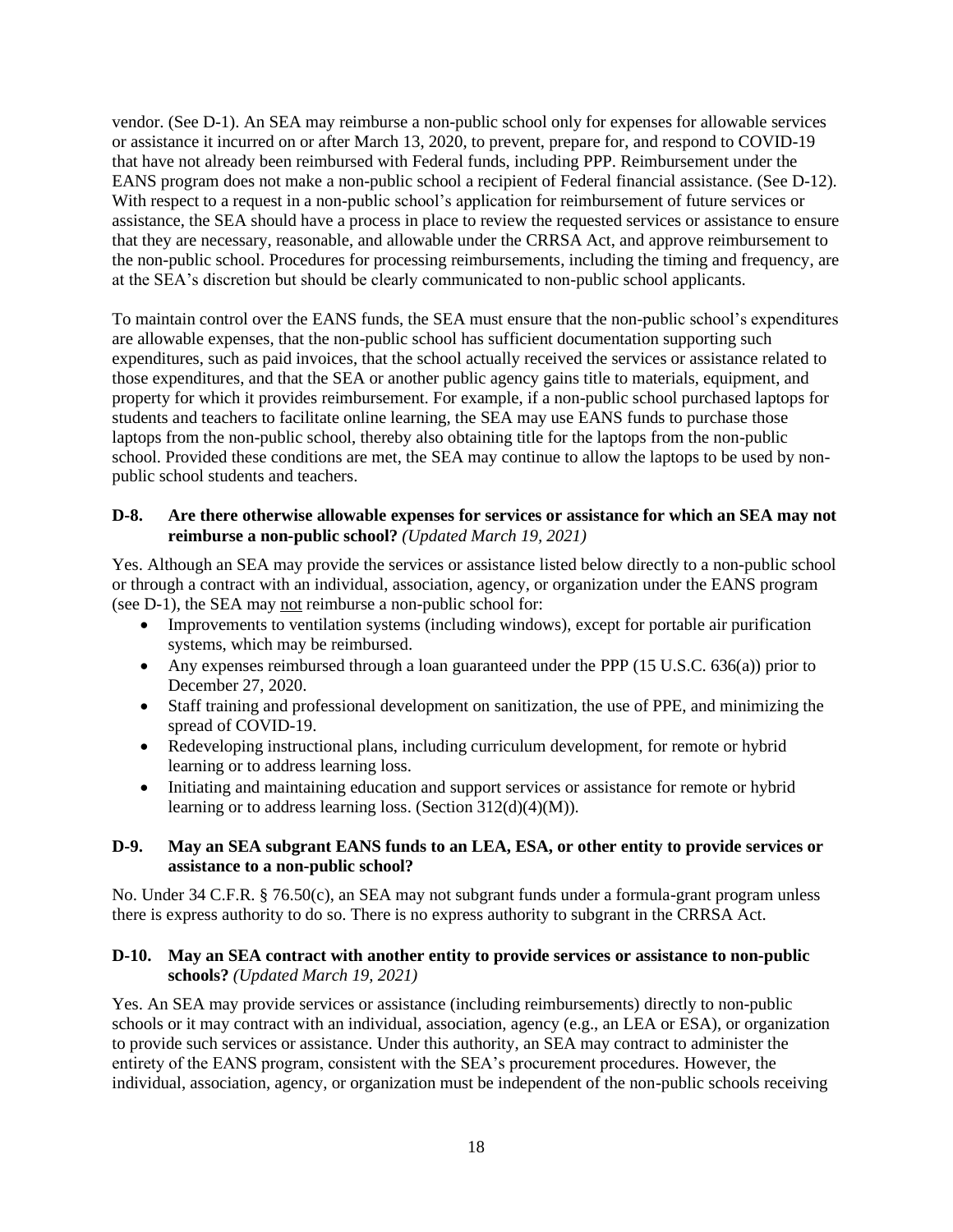the services or assistance. Any contract must be under the control and supervision of the SEA. (Section  $312(d)(7)(B)$ ).

#### <span id="page-18-0"></span>**D-11. If a non-public school is receiving equitable services under a CARES Act program, do the services or assistance provided under the EANS program need to be different?**

No. The services provided to a non-public school under the EANS program may be the same as, or similar to, the equitable services the non-public school is receiving or has received under a CARES Act program. However, the services or assistance must be in addition to what was provided under a CARES Act program. Under the EANS program, services or assistance to non-public schools include those authorized services in section 312(d)(4) (see [D-1\)](#page-15-3), nearly all of which are also authorized equitable services under the CARES Act programs.

#### <span id="page-18-1"></span>**D-12. Does receiving services or assistance under the EANS program make a non-public school a "recipient of Federal financial assistance"?**

No. Under the EANS program, a Governor is the recipient of Federal financial assistance and is responsible for ensuring that the SEA administers the EANS program in accordance with applicable laws, including civil rights laws. Section  $312(d)(7)(A)$  of the CRRSA Act requires a public agency (e.g., the SEA) to control and administer EANS funds and keep title to materials, equipment, and property purchased with the funds. A non-public school whose students and teachers receive services or assistance under the EANS program, even if such services or assistance are delivered through reimbursement, is not a "recipient of Federal financial assistance." As a result, certain Federal requirements that apply to a recipient of Federal financial assistance are not directly applicable to a non-public school whose students or teachers receive services or assistance under the program, unless the school receives Federal financial assistance for other purposes. Accordingly, non-public schools do not need a data universal numbering system (DUNS) number or to be registered in the System for Award Management (SAM) for purposes of the EANS program.

#### **E. Public Control of Funds**

#### <span id="page-18-3"></span><span id="page-18-2"></span>**E-1. Must a public agency maintain control of EANS funds used to provide services or assistance to a non-public school?** *(Updated March 19, 2021)*

Yes. Control of funds for services or assistance provided to a non-public school under the EANS program and title to materials, equipment and property purchased with such funds, must be in a public agency, and a public agency must administer such funds, materials, equipment, and property. In addition, services for a non-public school must be provided by a public agency directly or through contract with another public or private entity. (See D-7 and D-10). To maintain control of EANS funds, an SEA must maintain records of the equipment and supplies it has provided to each non-public school. (See D-7).

Reimbursements by an SEA to a non-public school for allowable expenses are allowable under section 312(d)(4)(M) of the CRRSA Act. To maintain control over the EANS funds it uses to reimburse a nonpublic school, an SEA must ensure that the non-public school's expenditures are allowable expenses, that the non-public school has sufficient documentation supporting such expenditures, such as paid invoices, that the school actually received the services or assistance related to those expenditures, and that the SEA or another public agency gains title to materials, equipment, and property for which it provides reimbursement. (See D-7).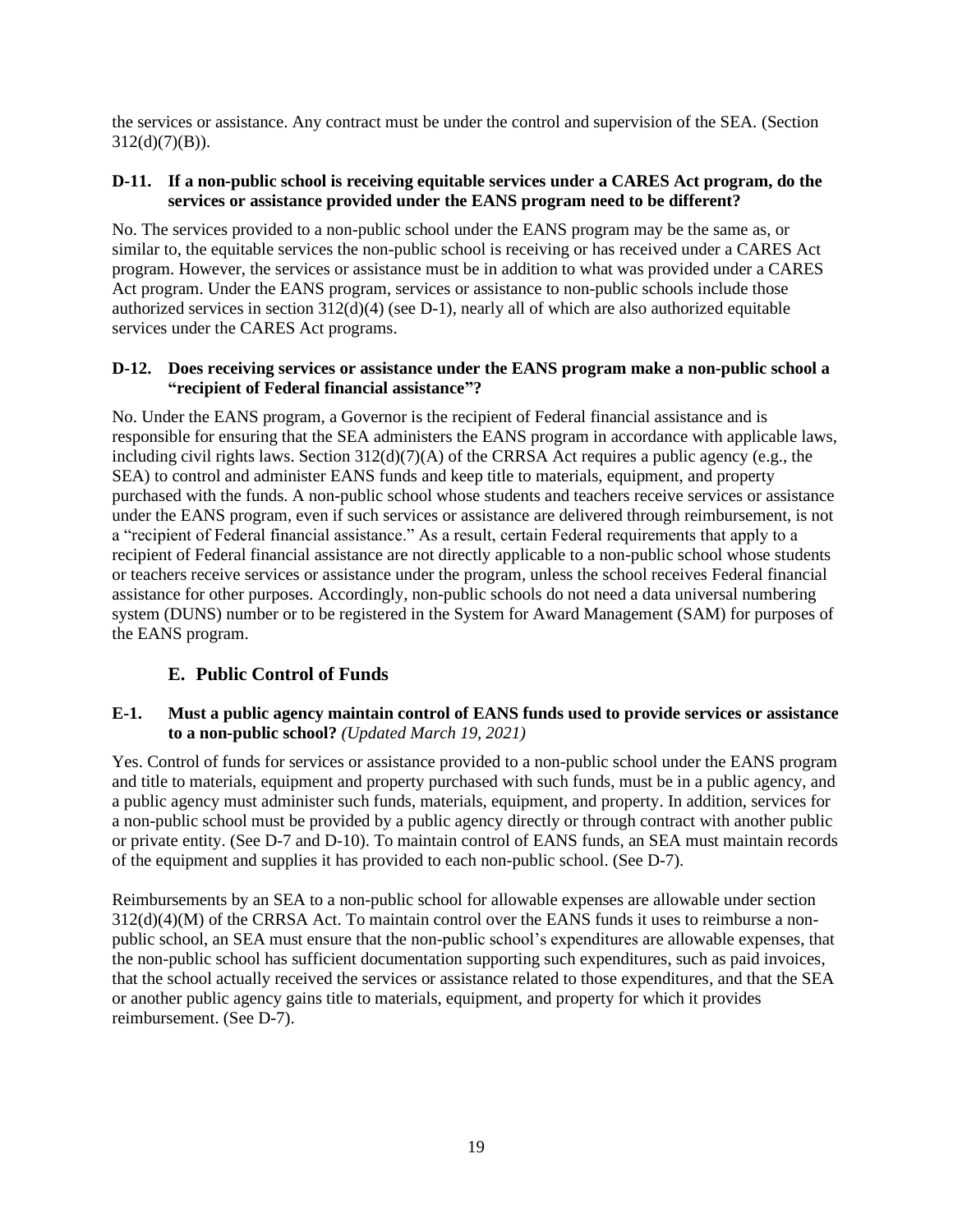#### <span id="page-19-0"></span>**E-2. How can an SEA maintain control of services or assistance for allowable activities that might affect the infrastructure of a non-public school?** *(NEW March 19, 2021)*

Section 312(d)(4)(C) of the CRRSA Act authorizes a non-public school to request services and assistance under the EANS program for "improving ventilation systems, including windows or portable air purification systems to ensure healthy air in the non-public school." That authority, however, is tempered by several other provisions. Section 312(d)(7) of the CRRSA Act, for example, requires an SEA or another public agency to keep title to materials, equipment and property purchased with EANS funds and the public agency must administer such materials, equipment, and property. Moreover, 34 C.F.R. § 76.661 requires that equipment and supplies purchased with EANS funds must be able to be removed from a non-public school without remodeling the non-public school facility. Clearly, a portable air purification system could meet these requirements because an SEA could keep title and it could be removed when no longer needed without remodeling the non-public school facility. A ventilation system that is installed and becomes a capital improvement in a non-public school, however, would not meet these requirements. Similarly, new windows would not be permissible, but repairing old windows to facilitate air flow could be allowable. In sum, whether this particular authorized activity is allowable depends on the attendant circumstances.

## **F. Fiscal Requirements**

#### <span id="page-19-2"></span><span id="page-19-1"></span>**F-1. For how long are the services or assistance provided to a non-public school available?**

Equipment and supplies purchased with EANS funds for students and teachers in a non-public school may be used for the authorized purposes of the EANS program during the period of performance (i.e., through September 30, 2023) or until the equipment and supplies are no longer needed for the purposes of the EANS program (see 34 C.F.R. § 76.661(b); 2 C.F.R. §§ 200.313(a)(1), (c)(1) and 200.314(a)).

In general, once equipment and supplies are no longer needed for purposes of the EANS program, an SEA must remove them from the private school.  $34$  C.F.R. § 76.661(d)(1). After equipment and supplies are no longer needed for the purposes of the EANS program, the SEA may continue to use the equipment and supplies in the non-public school to the extent they are needed for other allowable purposes under another federal education program, such as the ESEA or the Individuals with Disabilities Education Act (IDEA). In that case, the SEA must retain title to, and maintain administrative control over, the equipment and supplies or transfer title and control to another public agency such as an LEA providing equitable services under another federal education program.

#### <span id="page-19-3"></span>**F-2. Must a State maintain effort to receive EANS funds?** *(Updated March 19, 2021)*

Yes. Under section 317 of the CRRSA Act, a State receiving funds under GEER II, ESSER II, or the EANS program must provide an assurance that the State will maintain support for elementary and secondary education and higher education in fiscal year 2022 at least at the proportional levels of the State's support for elementary and secondary education and higher education relative to the State's overall spending, averaged over fiscal years 2017, 2018, and 2019.

The Secretary may waive the maintenance of effort (MOE) requirement for the purpose of relieving fiscal burdens incurred by States in preventing, preparing for, and responding to COVID-19. Please see the Department's FAQs on MOE for more information.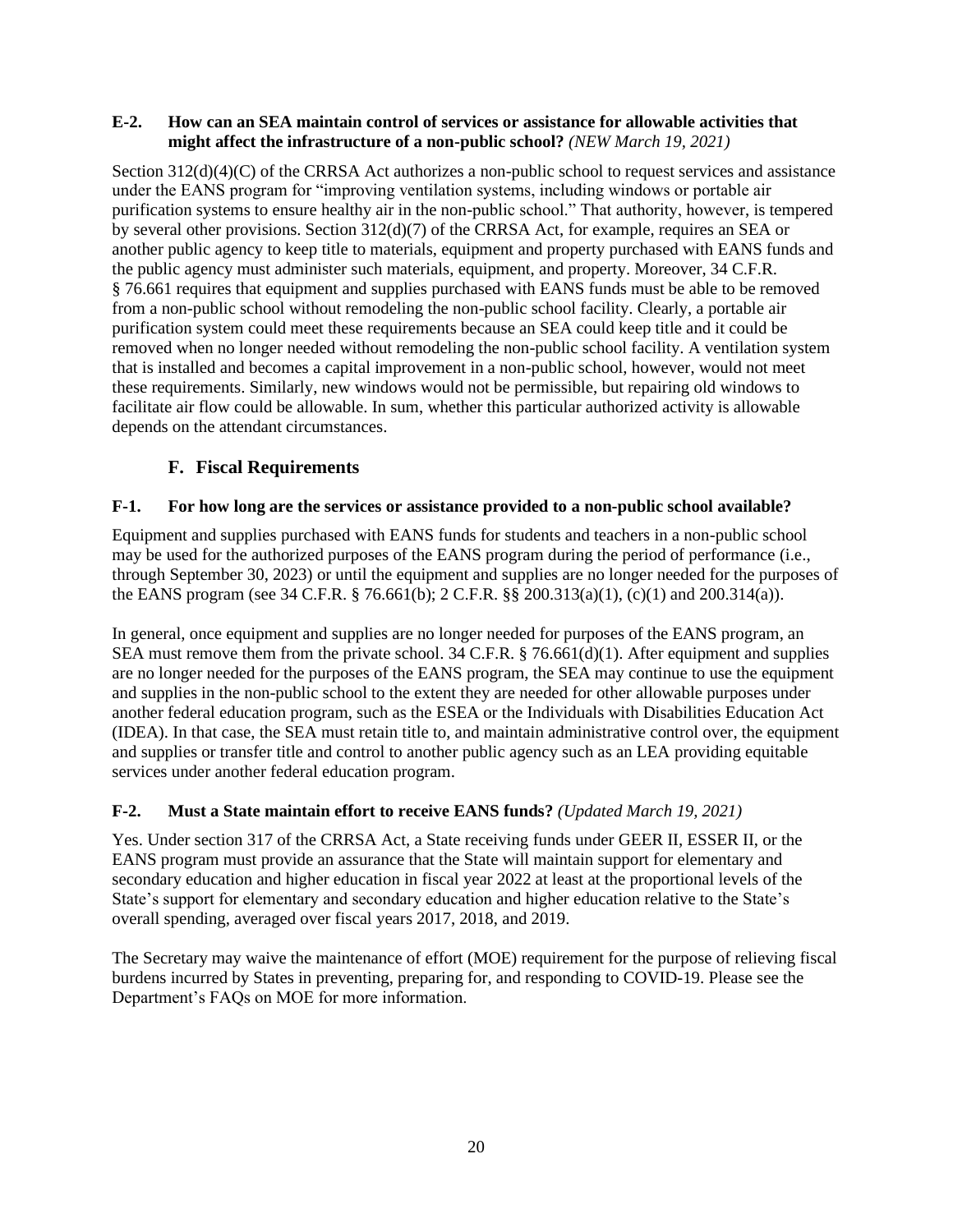## **G. Reporting Requirements and Timeline**

#### <span id="page-20-1"></span><span id="page-20-0"></span>**G-1. Are there specific reporting requirements for the EANS program?**

Yes. Each State must comply with all reporting requirements, including those in Section 15011 of the CARES Act that are satisfied through the Federal Funding Accountability and Transparency Act (FFATA) reporting. The Secretary may require additional reporting in the future. (See also 2 CFR 200.327-200.329).

#### <span id="page-20-2"></span>**G-2. Do SEAs that make subawards to other entities have to report them under FFATA for the EANS program?** *(NEW March 19, 2021)*

Yes. Any action obligating \$30,000 or more (effective November 12, 2020) in EANS funds that falls under the definition of a subaward must be reported in accordance with FFATA in FSRS. A subaward under the EANS program is an award made by an SEA to a subrecipient for the subrecipient to carry out part of the EANS program. A subaward may be provided through any form of legal agreement, including an agreement that the SEA considers a contract. Because most of the services or assistance provided to non-public schools under the EANS program will likely be through contracts, it is necessary to examine the nature of the agreement to determine whether the SEA has made a subaward and thus must report it in FSRS. In determining whether an agreement between an SEA and another non-Federal entity casts the non-Federal entity as a subrecipient or a contractor, the substance of the relationship is more important than the form of the agreement for FFATA reporting purposes. Guidance on making subrecipient versus contractor determinations is set out in 2 CFR 200.331.

An agreement does not need to meet each of the characteristics called out in 2 CFR 200.331 for the non-Federal entity to be a subrecipient or a contractor. For example, it is likely that, given the very nature of the EANS program and the type of authorized activities, a contractor would rarely, if ever, provide services or assistance that are ancillary to the operation of the EANS program. Rather, the contractor would provide services or assistance that are the essence of the program—e.g., supplies to sanitize, disinfect, and clean school facilities; personal protective equipment; portable air purification systems; physical barriers to facilitate social distancing; educational technology, including hardware, software, connectivity, assistive technology, and adaptive equipment. Moreover, the SEA, rather than the contractor, would determine the nature of the services or assistance to be provided to specific non-public schools. Under these circumstances, the agreement would likely not be a subaward and thus would not need to be reported in FSRS. On the other hand, an SEA might enter into an agreement with a non-Federal entity to carry out a summer school program to address learning loss in a non-public school. If under the agreement the non-Federal entity determines, for example, who is eligible to receive services, has its performance measured in relation to whether objectives of the EANS program are met, and has responsibility for programmatic decision-making, the agreement would likely be a subaward and must be reported in accordance with FFATA in [FSRS.](https://www.fsrs.gov/) If an SEA contracts with an entity to only provide goods or services that enable the SEA to carry out activities to administer the program, the expenditures would not be considered a subaward and would not need to be reported in [FSRS.](https://www.fsrs.gov/) For example, an SEA might contract to receive support with the review of applications.

If you need further assistance, please contact your State mailbox at [State[\].oese@ed.gov.](mailto:.oese@ed.gov)

#### <span id="page-20-3"></span>**G-3. Will the Department monitor an SEA's implementation of the EANS program?** *(NEW March 19, 2021)*

The Department will conduct ongoing monitoring of all EANS programs. Grantees should also be prepared for reviews from other entities such as the Office of Inspector General and State auditors.